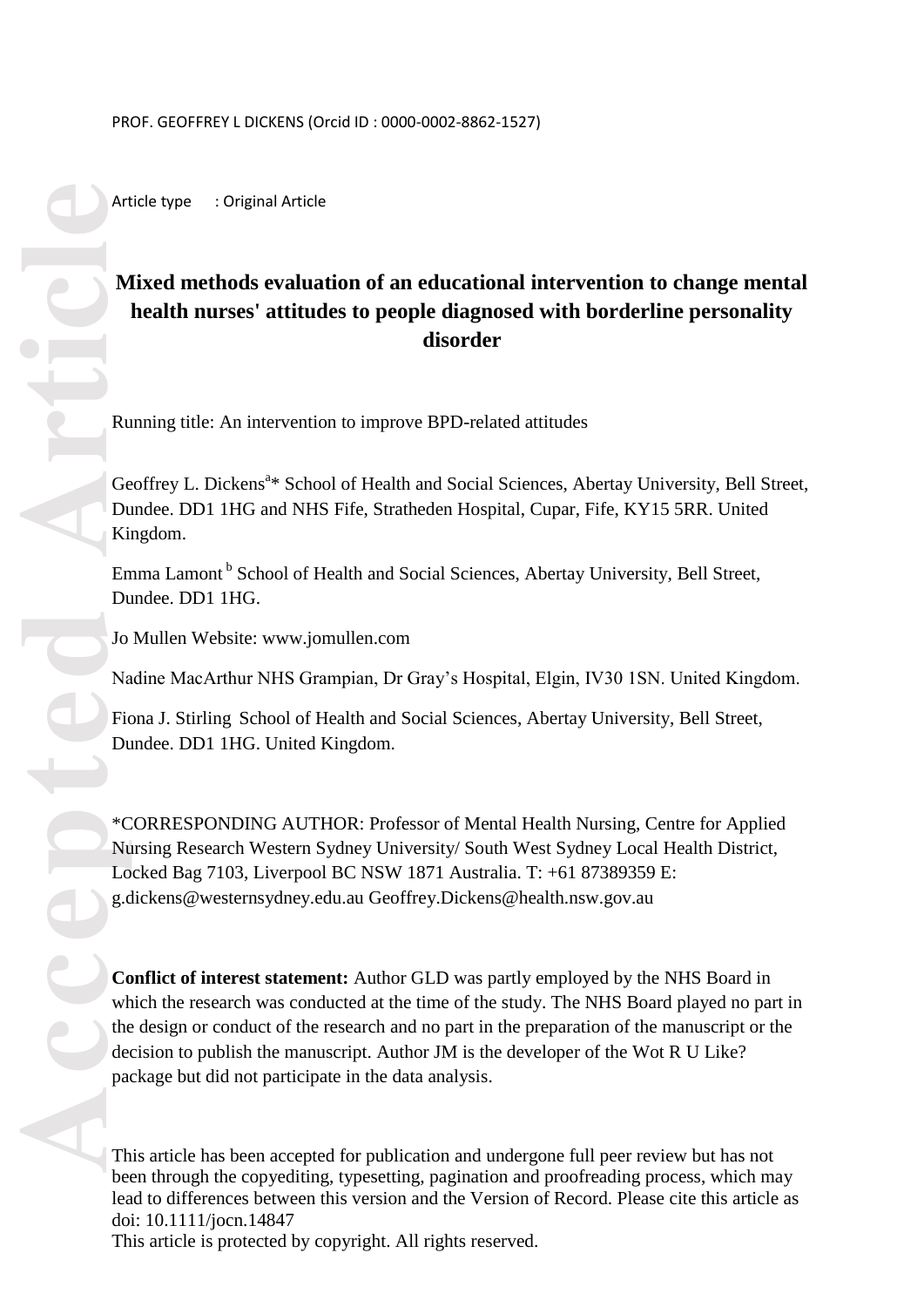**Funding and support:** NHS Fife supported costs for the attendance of JM and NM at the training intervention, and Abertay University for attendance at meetings relating to the development of the project.

**Acknowledgements:** We would like to thank Dr Emily Fox, St Andrew's Healthcare who kindly allowed us to use her training package, and the following NHS Fife employees for their help and assistance: David Barclay, Sarah Gray, Kenneth Quinn, Kate Thompson, Glenn Marland, John Harris.

<sup>a</sup>GLD is now: Professor of Mental Health Nursing, Centre for Applied Nursing Research Western Sydney University/ South West Sydney Local Health District, Locked Bag 7103, Liverpool BC NSW 1871 Australia.

<sup>b</sup> EL is now: Lecturer (Health Sciences), Faculty of Health Sciences and Sport, Room E18 Pathfoot, University of Stirling. FK9 4LA.

# **ABSTRACT**

**Aims and objectives:** To evaluate and explore mental health nurses' responses to and experience of an educational intervention to improve attitudes towards people with a diagnosis of Borderline Personality Disorder. Report findings are concordant with relevant EQUATOR guidelines (STROBE and COREQ).

Background: Attitudes towards people with a diagnosis of Borderline Personality Disorder are poorer than for people with other diagnoses. There is limited evidence about what might improve this situation. One intervention with reportedly good effect uses an underlying biosocial model of borderline personality disorder. No previous intervention has been co produced with an expert -by -experience . We developed and delivered a 1 -day intervention comprising these elements.

**Design:** A mixed-methods design was used comprising prospective within-subjects cohort intervention and qualitative elements. Participants were mental health nursing staff working in inpatient and community settings in one NHS Board in Scotland, UK .

**Methods:** Measurement of cognitive and emotional attitudes to people with a diagnosis of borderline personality disorder at pre- and post- intervention  $(N=28)$  and at 4-month followup. Focus groups were used to explore participants' experiences of the intervention  $(N=11)$ .

**Results:** Quantitative evaluation revealed some sustained changes consistent with expected attitudinal gains in relation to the perceived treatment characteristics of this group, the perception of their suicidal tendencies, and negative attitudes in general. Qualitative findings revealed some hostility towards the underpinning biosocial model and positive appreciation for the involvement of an expert-by-experience.

**Conclusions :** Sustained benefits of an educational intervention for people working with people diagnosed with BPD in some but not all areas. Participants provide d contrasting messages about what they think will be useful.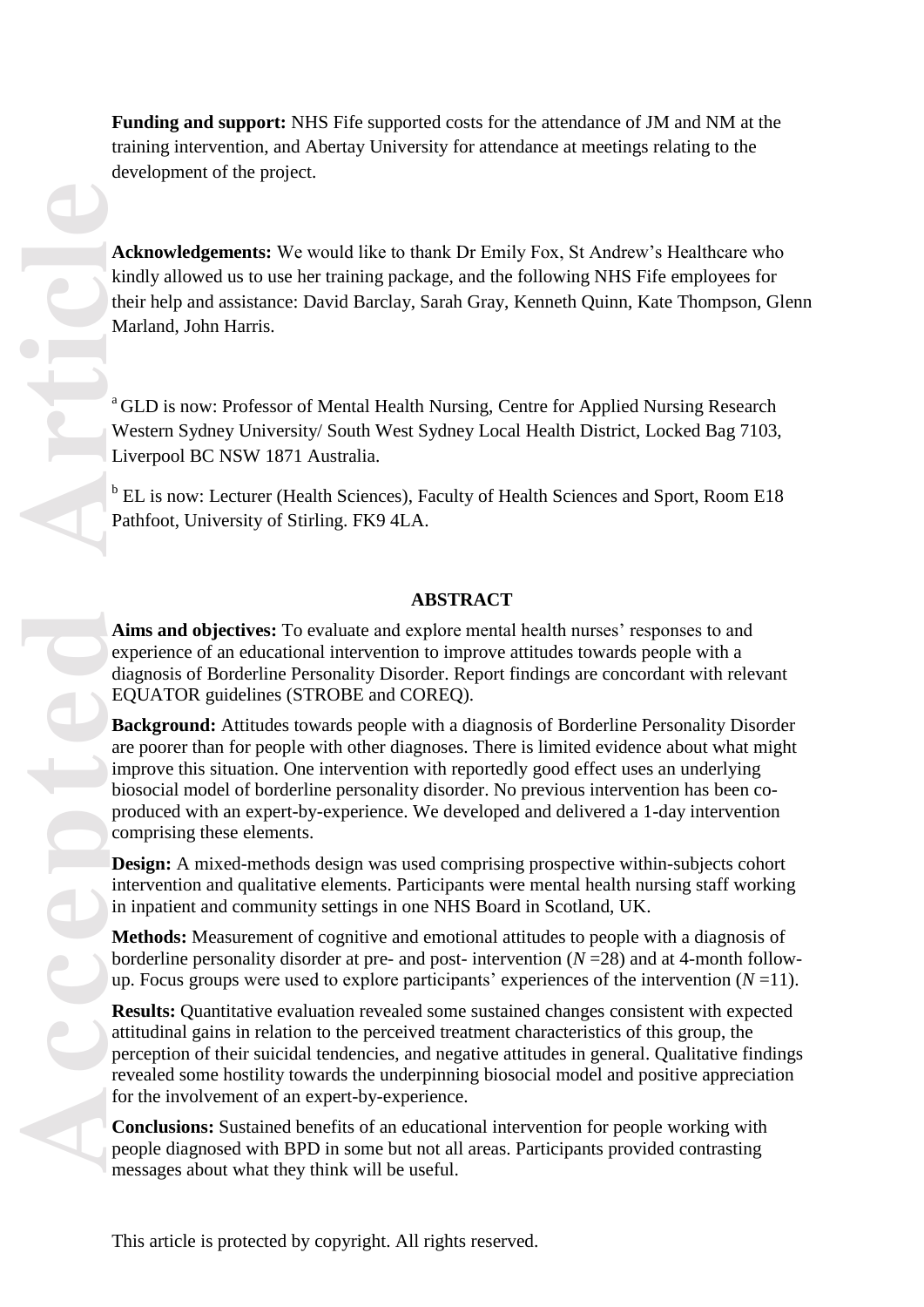**Relevance to clinical practice:** The study provides further evidence for incorporation of a biosocial model into staff training as well as the benefits of expert-by-experience coproduction. Mental health nurses, however, believe that more well -resourced services are the key to improving care.

Keywords: Borderline personality disorder, mental health nurses, attitudes, pre- post- survey design, qualitative research, mixed methods

#### **Impact Statement:**

What does this paper contribute to the wider global clinical community?

- Further demonstrates the difficulty of shifting nurses' attitudes to people with a borderline personality disorder diagnosis
- Shows the value added to education by the incorporation of expert-by-experience input
- Suggests new approaches to addressing this important issue.

#### **INTRODUCTION**

People who are diagnosed with borderline personality disorder (BPD) experience pervasive, persistent instability of affective regulation, self -image, impulse control, behaviour and interpersonal relationships (Lieb et al. 2004). Up to 6% of adults meet diagnostic criteria during their lifetime, and the condition is associated with substantial psychiatric and physical morbidity (Grant et al. 2008). Management of people diagnosed with BPD is resource intensive; there is a high rate of self-harm associated with disproportionate use of emergency (Elisei et al. 2012) and inpatient mental health services (Hayashi et al. 2010 ; Comtois & Carmel 2014).

As a group, people with a BPD diagnosis are unpopular among mental health practitioners (Cleary et al. 2002) who respond to them in ways which could be disconfirming (Fraser & Gallop 1993), stigmatising (Aviram et al. 2006), or otherwise qualitatively different from how they respond to others, usually negatively so (Markham & Trower 2003).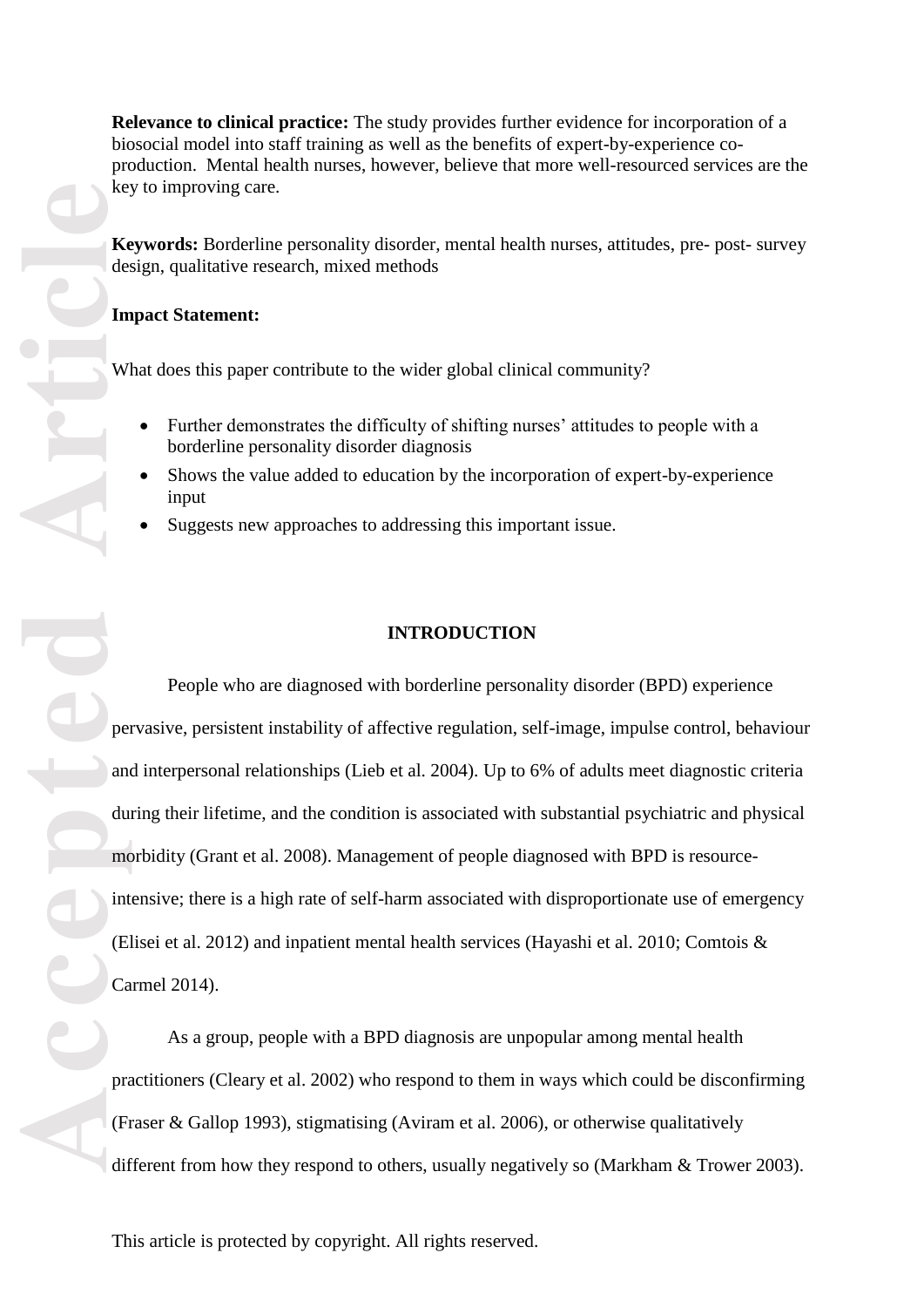A recent integrative, systematic review of the relevant literature (Dickens et al. 2016 a) indicates that, of all practitioners involved in their care, nurses hold the poorest attitudes relative both to other disciplines and those with non -BPD diagnoses. Even recent studies suggest this is an ongoing problem (Bodner et al. 2015; Kale & Dantu 2015; Knaak et al. 2015). Such practice potentially brings mental health nurse s into conflict with their professional requirements to act as a role model of integrity and leadership to others (e.g. , Nursing and Midwifery Council 2015). It is important, therefore, that nurses receive effective ongoing support and education related to the characteristics, needs, and treatment of this group.

### **Background**

Free Sung 20<br>
Property Nu on group<br>
Sung Ba<br>
Tree Ba<br>
Tree Ba<br>
Tree Ba<br>
Tree Ba<br>
eff<br>
20<br>
am me ba<br>
the wi int of<br>
wi int of While several educational approaches have been trialled (Clark et al. 2015; Commons Treloar & Lewis, 2008; Hazelton et al. 2006; Herschell et al. 2014; Knaak et al. 2015; Krawitz 2004; Miller & Davenport 1996; Shanks et al. 2011; Stringer et al. 2011 ) there is limited evidence about which demonstrably improve nurses' attitudes. A systematic review of existing studies involving an intervention to improve nurses' attitudes revealed either no effect or a small effect size for 74% of all 35 measured outcomes, a medium effect size for 20% , and a large effect size for 6% (Dickens et al. 2016 b ) . Clark et al.'s (2015) evaluation of an educational intervention was responsible for the large effect sizes, and three of the seven medium effect sizes. The intervention, 'the science of borderline personality disorder' was based on work by Porr (2010) and draws on the theoretical work of Linehan (1993). From these perspectives, BPD has a biosocial aetiology in which biological predisposition coupled with an early and continuing invalidating environment are implicated. The training intervention is premised on the theor y that providing insight into the neurobiological aspects of BPD and their interplay with an invalidating social environment will challenge assumption s that behaviours characteristic of the BPD -diagnosed individual results from a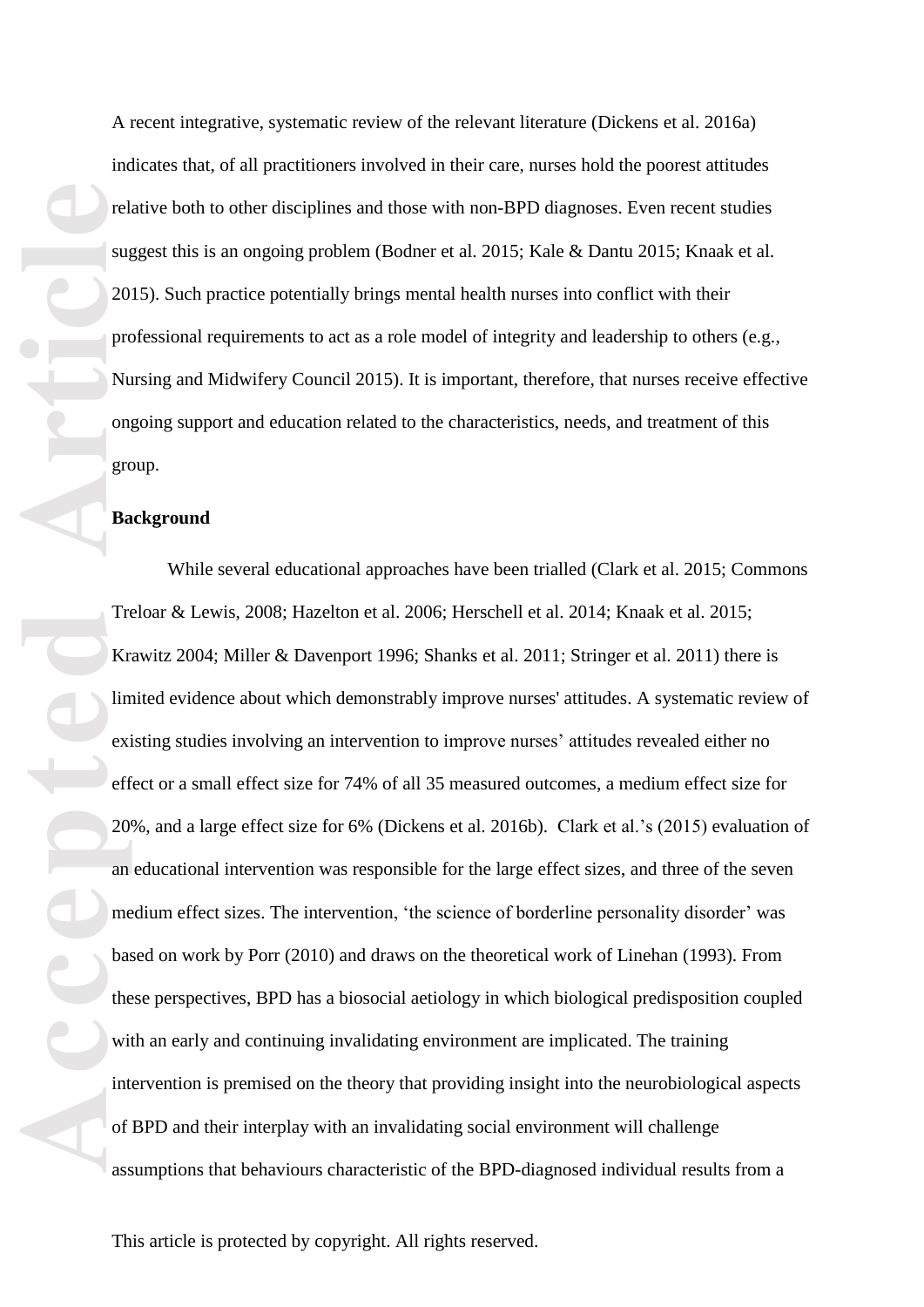'character flaw' or 'bad parenting' (Porr, 2011). This is consistent with evidence that views of mental illness arising from personal weakness are associated with greater stigmatising attitudes than those emphasising the role of medical illness (Jorm & Griffiths, 2008).

att<br>
articles<br> **Articles**<br> **Articles**<br> **Articles**<br> **Articles**<br> **Articles**<br> **Articles**<br> **Articles**<br> **Articles**<br> **Articles**<br> **Articles**<br> **Articles**<br> **Articles** Our review (Dickens et al. 2016b) also revealed an absence of intervention studies which were explicitly informed by or developed by individuals with BPD -related expertise-by-experience. Despite growing recognition of the need for co-production of mental health services (Bradley 2015), the involvement of service users in research is less well -documented and there is considerable scope to develop approaches that are informed by an expert -by -experience perspective . For example, Pinfold et al. (2015) consider that c o -production can provide a healthy challenge to traditional research hierarchies as it addresses inequalities in power and control within research projects. In view of the lack of service user input into programmes in this area to date , we approached the development of an educational intervention aimed at improving staff's attitudes and knowledge regarding people with a BPD diagnosis collaboratively as a team comprising clinicians, nurse academics, and an individual with expertise -by experience.

#### **Aim of the present study**

We developed 'Positive About Borderline' for mental health nursing staff. It is a 1day BPD -related training programme comprising two key elements: i) 'The science of borderline personality disorder' (see Clark et al., 2015); and ii) 'Wot R U Like?' an expertby -experience designed programme involving shared experience and practical advice on working with people with this diagnosis. The overall aim of the current study was to evaluate the intervention pilot. Specific objectives were i) to establish the potential of the intervention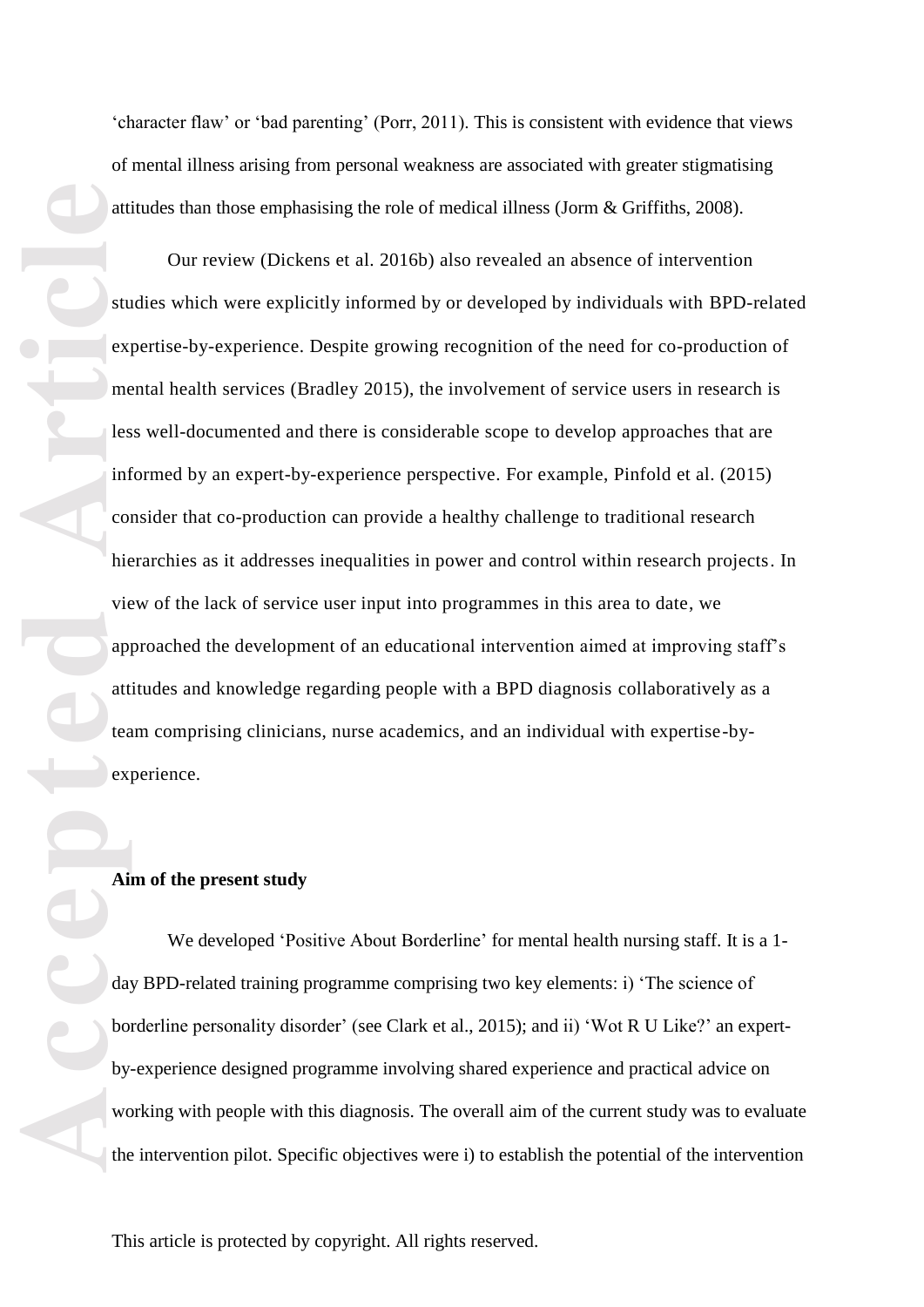**Accepted Articles Constructed Articles Constructed Articles Constructed Articles Constructed Articles Constructed Principles Constructed Articles Constructed Principles Constructed Principles Constructed Princ** to improve attitudes related to the characteristics of people with a diagnosis of BPD, the functionality of their self -harming and suicidal behaviour, and the utility of treatment approaches for the condition; and ii) to inform quantitative findings by exploring participants' views about the intervention in order to inform future development. This report has been prepared in adherence to relevant EQUATOR guidelines (STROBE; von Elm et al., 2007) (See Supplementary file 1).

#### **METHODS**

#### **Design**

This was a mixed -methods study. Attitudinal and knowledge -related outcomes were determined at three time points (pre- and post-intervention and 4-month follow-up) within a prospective uncontrolled cohort intervention design. Focus groups were conducted with participant s 4 months after the intervention and the resulting qualitative data were subject to thematic analysis.

#### **Setting and Participants**

The intervention was delivered at a single NHS site in Scotland. Eligible participants were all of the clinical nursing staff working in one adult acute inpatient ward and in one community day hospital team from a single NHS Board.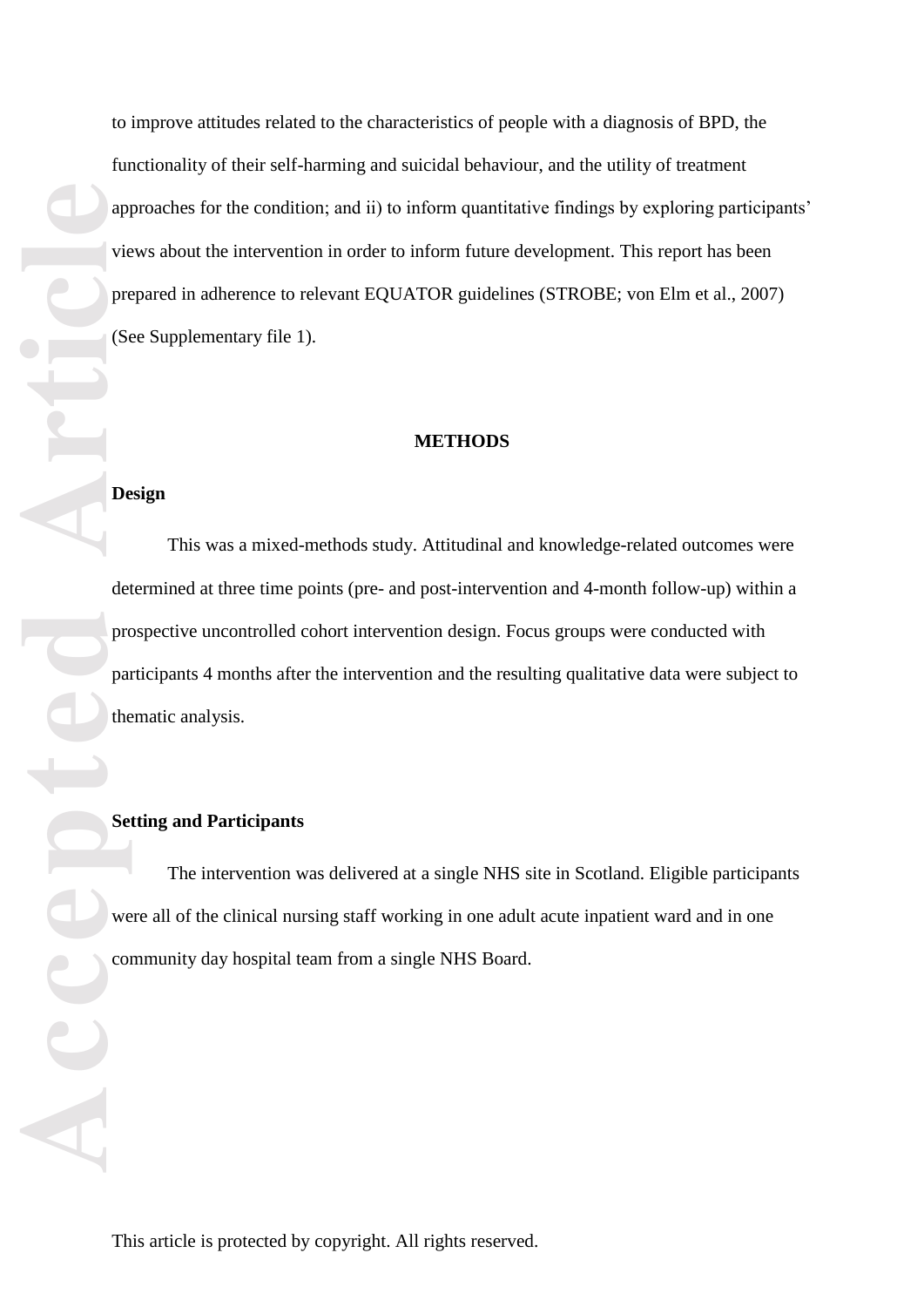Positive About Borderline was delivered as a whole day program in two parts: Part one: 'The Science of BPD ' wa s delivered as a 3 -hour session comprising presentation of material about the epidemiology and aetiology of BPD grounded in a biosocial understanding of the disorder together with discussion and activities. More details can be found in Clark et al. (2015) and Porr (2010).

**Example 19**<br> **Accepted Articles Conditions**<br> **Article**<br> **Article**<br> **Article**<br> **Article**<br> **Article**<br> **Article**<br> **Article**<br> **Article**<br> **Article**<br> **Article**<br> **Article**<br> **Article**<br> **Article**<br> **Article**<br> **Article**<br> **Article** Part two: 'Wot R U Like?' was also a 3-hour session involving presentation, activity, and discussion. This element was designed to help clinicians promote the development of self-awareness in people with a BPD diagnosis, based on the premise that increased awareness of self can be the first step towards positive change. Author JM, a former teacher who herself has a diagnosis of BPD, created the resource in 2014/15 in response to a lack of resources for people with a BPD diagnosis, as identified by author NM (at that time, JM's community mental health nurse). The programme comprises : i) an introductory booklet, 'Borderline Personality Disorder : A Personal Story ' which outlines some of the challenges JM has faced over the years as a person living with BPD, and the coping strategies she has employed in an attempt to overcome them; and ii) introduction of a package of activities and resources (including e.g., flash cards, suggested talking points etc.) designed to aid clinicians in working with people with a BPD diagnosis and covering four key concepts, each related to DSM -5 diagnostic criteria for BPD (American Psychiatric Association, 2013) : Feelings , thoughts , and behaviours; relating to others; identity; and planning for the future (see www.jomullen.com/wot-r-u-like).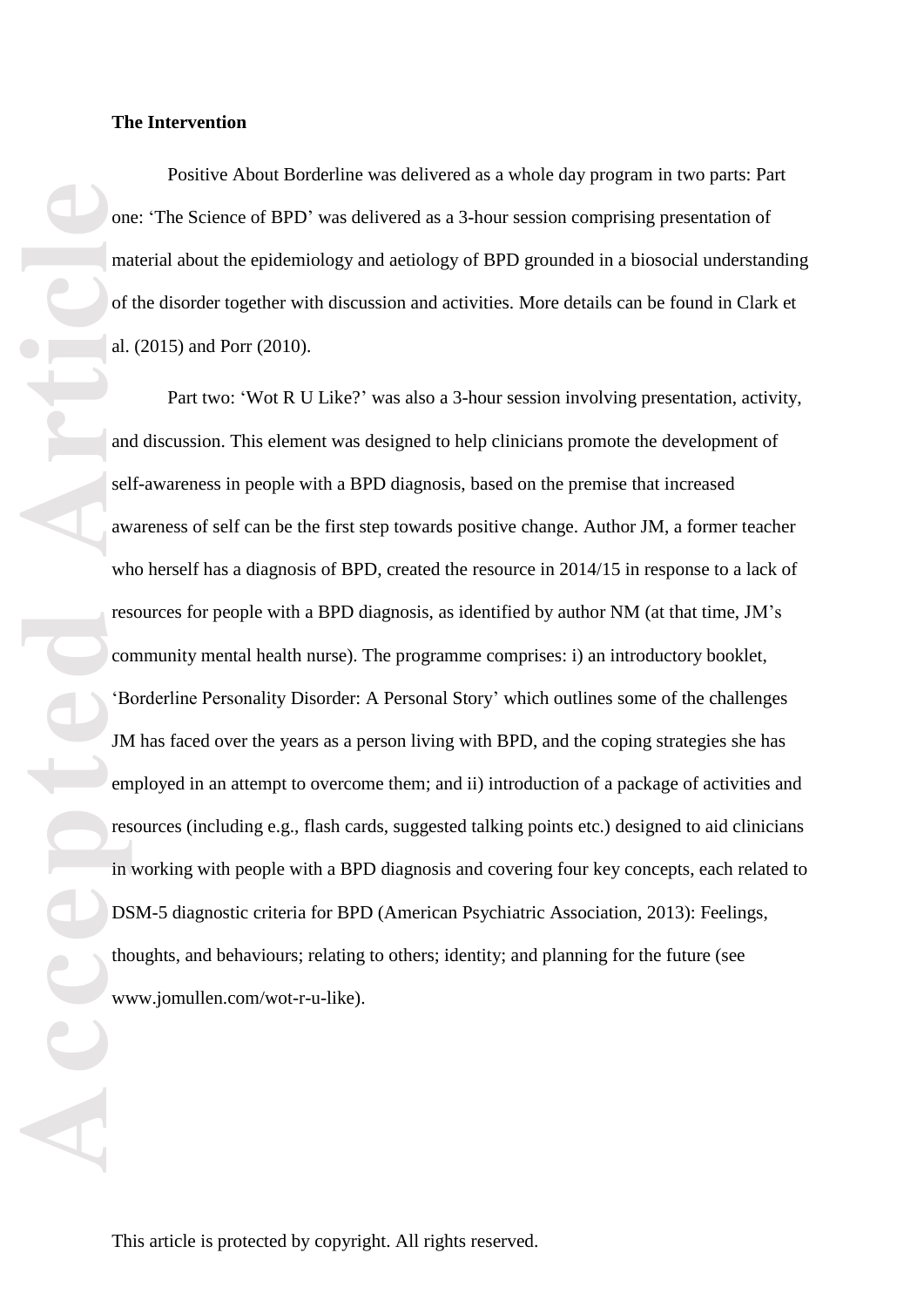**Accepted Article**<br> **Accepted**<br> **Accepted**<br> **Accepted**<br> **Accepted**<br> **Accepted**<br> **Accepted**<br> **Accepted**<br> **Accepted**<br> **Accepted**<br> **Accepted**<br> **Accepted**<br> **Accepted**<br> **Accepted**<br> **Accepted**<br> **Accepted**<br> **Accepted**<br> **Accepte** The study was approved by Abertay University Ethics Committee and NHS Fife Research & Development Department. In order to facilitate the attendance of as many staff as possible the intervention was delivered on two separate occasions on consecutive days with staff invited to attend one or the other session; both sessions involved mixed groups which comprised individuals working in inpatient and community settings . Attendees were provided in advance with a Participant Information Sheet. At the beginning of each of the two iterations of the intervention, the research team again described the study and answered any questions. Participation was optional and those willing to participate were assigned codes to allow matching of baseline responses with subsequent administrations of the outcome measures. The Science of BPD was delivered in the morning (EL/DB) and Wot R U Like? (JM/NM) in the afternoon. Study questionnaires, all paper based, were completed on three occasions: once prior to the commencement of the intervention, again at the end of the day's training, and on a third occasion 4 months following the intervention. For the follow -up iteration we posted study questionnaires to participants at their work address. We provided an unmarked envelope for respondents to deposit their completed questionnaire and a collection box was provided in each unit. After a two -week period completed questionnaires were collected.

Participants were also invited to one of two focus groups 4 months following the intervention. Focus groups, facilitated by EL/FS (Group 1) and GLD (Group 2), were chosen as they mirrored the group -format learning experience and are known to support a rich understanding of participants' experiences and beliefs (Holloway & Galvin, 2016). For logistical reasons, the focus groups were conducted separately: one in the hospital in which the acute inpatient ward was located and one in the community day hospital around 20 miles away. As a result, nurses attended the focus group with their immediate colleagues and not in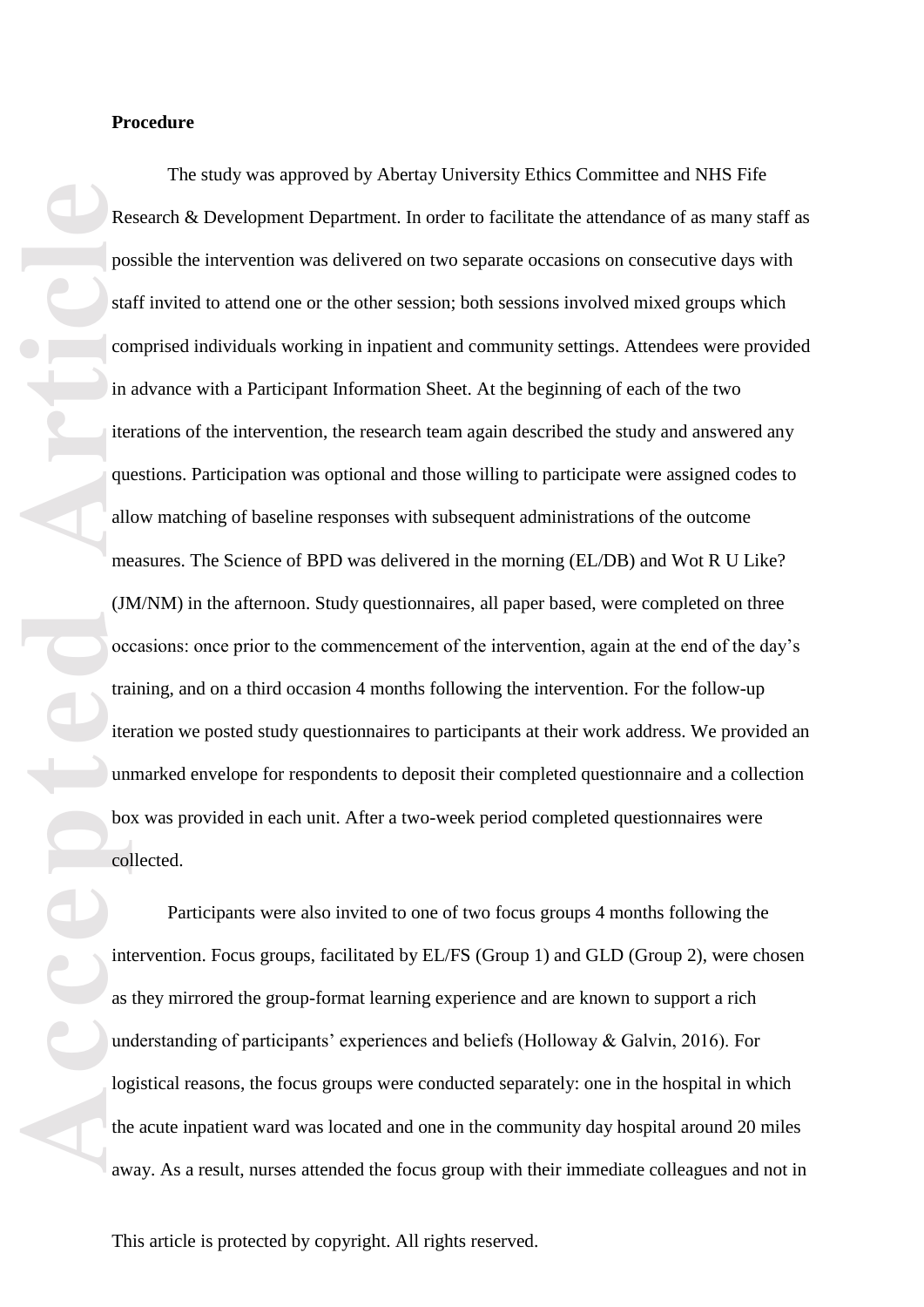mixed groups. Prior to commencement , the purpose of the group was explained, and informed consent taken. Each focus group commenced with introductions and was guided from a pre -prepared topic list. Each was audio -recorded, transcribed verbatim, and anonymised by removing identifying details and applying coding thus : community day hospital group (DH), acute inpatient ward group (AW) , and pseudonyms; additional field notes were taken to aid comprehension of the audio recordings. Focus groups lasted between 60 and 90 minutes.

#### **Measures**

# *Borderline Personality Disorder - Cognitive Attitudes Inventory (BPD -CAI) and Borderline*  Personality Disorder-Emotional Attitudes Inventory (BPD-EAI; Bodner et al., 2011)

From and **Accepted Article**<br> **Accepted Article**<br> **Article**<br> **Article**<br> **Article**<br> **Article**<br> **Article**<br> **Article**<br> **Article**<br> **Article**<br> **Article**<br> **Article**<br> **Article**<br> **Article**<br> **Article**<br> **Article**<br> **Article**<br> **Art** These tools, comprising 47 - and 20 -items respectively, have been used in studies in Israel (Bodner et al., 2011, 2015). Both scales comprise statements for which respondents indicate their level of agreement ('strongly di sagree' to 'strongly agree') on a 5 -point Likert scale. Some items are reverse -scored. The BPD -CAI contains three factors: *treatment characteristics of people with BPD* (sample item: 'BPD patients will benefit from rehabilitation in hostels'); *perception of suicidal tendencies in people with BPD* ('Death by suicide in BPD patients is inevitable'); and *antagonistic judgements about people with BPD* ('Psychotic manifestations among BPD patients are in fact malingering'). Internal reliability for the three subscales has been reported to be 0.87, 0.71, and 0.70 respectively (Bodner et al., 2011). On inspection, we felt that a number of statements did not make sense in a UK service context and amended the wording accordingly . The BPD -EAI comprises three factors: *negative emotions* (α=0.84; sample item: 'When I treat a BPD patient, I easily get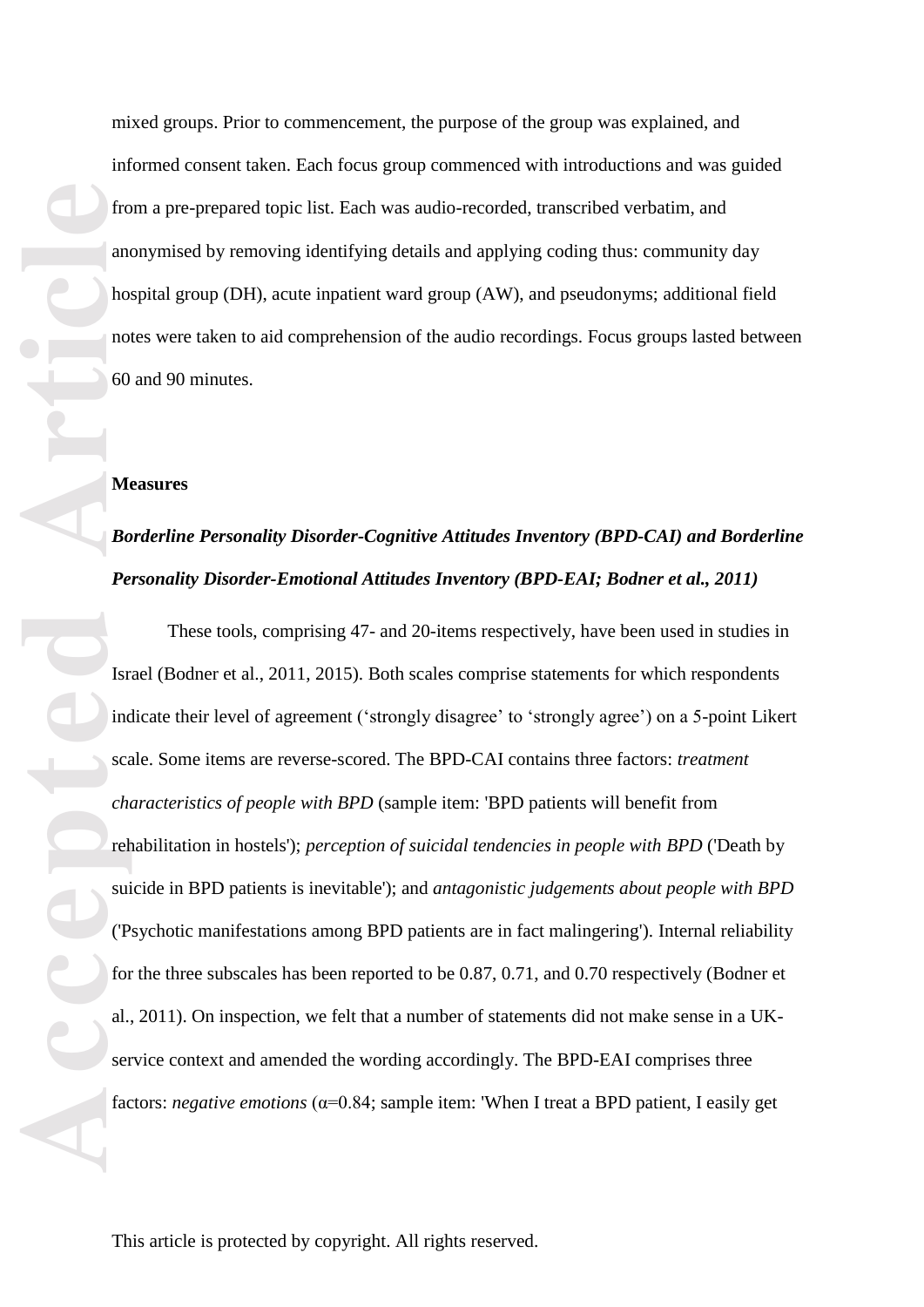furious'); *experienced treatment difficulties* (α=0.75; sample item: 'Treating BPD patients can wear me out'); and *empathy* ( $\alpha$ =0.60; sample item: 'I feel empathy toward BPD patients').

# *BPD Knowledge Questionnaire*

The Borderline Personality Disorder Questionnaire (Cleary et al., 2002) has been used widely to explore staff knowledge, current practice, perceived knowledge and confidence, management attitudes, views on staff resources, and further education requirements related to BPD. The knowledge section of the tool comprises 7 statements (see Table 1) with which participants are invited to agree or disagree. A total score is calculated for each participant (possible total score range  $= 0-7$ ).

#### *Focus group schedules*

**BE**<br> **ACCEPTED**<br> **ARTICLE**<br> **ARTICLE**<br> **ARTICLE**<br> **ARTICLE**<br> **ARTICLE**<br> **ARTICLE**<br> **ARTICLE**<br> **ARTICLE**<br> **ARTICLE**<br> **ARTICLE**<br> **ARTICLE**<br> **ARTICLE**<br> **ARTICLE** A semi -structured focus group schedule was designed with reference to the study aims and piloted for face validity among an experienced group of mental health nurse academics. Domains covered participants' views of the training programme itself, content and delivery; preconceptions and attitudes towards BPD both before and after the training; exploring whether the training had enabled new approaches , and whether there had been any change in practice; and the value of lived experience and service user involvement in training . Participants were encouraged to discuss related topics that arose with the style being flexible and guided by open questions.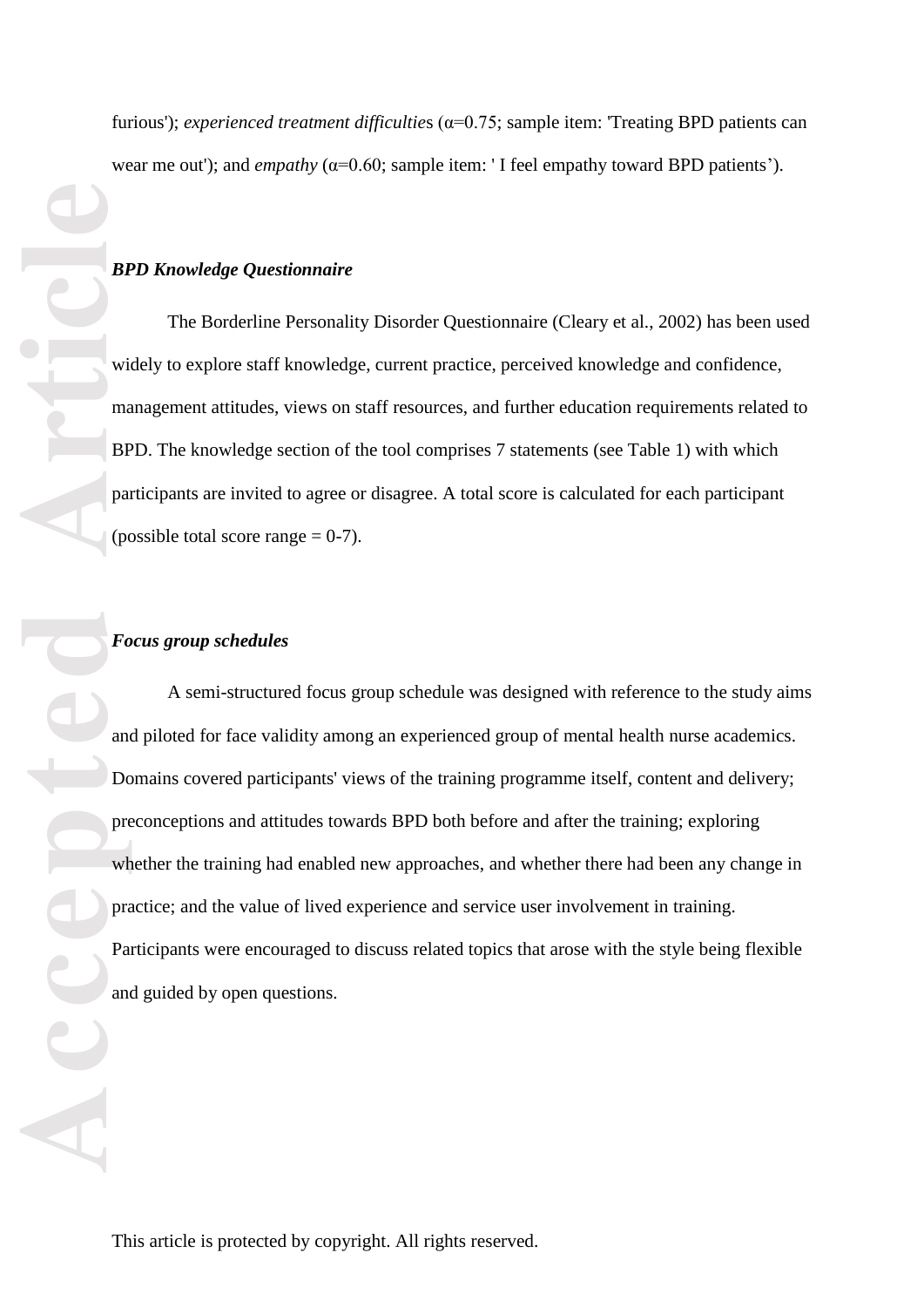#### **Data Analysis**

#### *Quantitative data*

**Accepted Article**<br> **Accepted Articles Inc.**<br> **Accepted Articles Contracts**<br> **Article**<br> **Articles Contracts**<br> **Articles Contracts**<br> **Articles Contracts**<br> **Articles Contracts** Demographic details of participants and their responses to the BPD knowledge questionnaire were subject to descriptive analyses. Attitudinal data were examined for normality of distribution. To determine whether construct validity was retained in the wording-amended BPD-CAI and BPD-EAI we calculated internal reliability (Cronbach's  $\alpha$ ) for all questionnaire subscales. Cut-offs denoting the level of internal reliability were taken from George and Mallery (2003):  $0.6$  = questionable,  $0.7$  = acceptable,  $0.8$  = good, and  $0.9$  = excellent. Where internal reliability fell short of the acceptable value of  $\alpha=0.7$  we determined whether this could be rectified through item removal by examination of item-total correlations. Finally, changes in primary outcomes measures were calculated using Friedman's test to examine the significance of global change across outcomes points and, where this was found, Wilcoxon tests to determine the pairs of scores with significant differences. The effect size (Cohen's *d*) of significant pair -level changes was calculated and can be interpreted thus: 0.2 small effect size; 0.5 moderate effect size; and 0.8 large effect size (Cohen, 1977). All data were analysed using SPSS v 23.0 (SPSS Inc, Chicago: IL, 2013).

# *Qualitative data*

We retained awareness of our own potential for bias or position in the research: the three authors responsible for the qualitative analysis being experienced mental health nurses (GLD/EL), and a counsellor (FS). We had no prior commitment to any specific outcome, though naturally we hoped that the intervention would be valued by attendees. Author G LD was partly employed by the NHS Board involved at the time of the study but was not influenced to report findings in any particular way.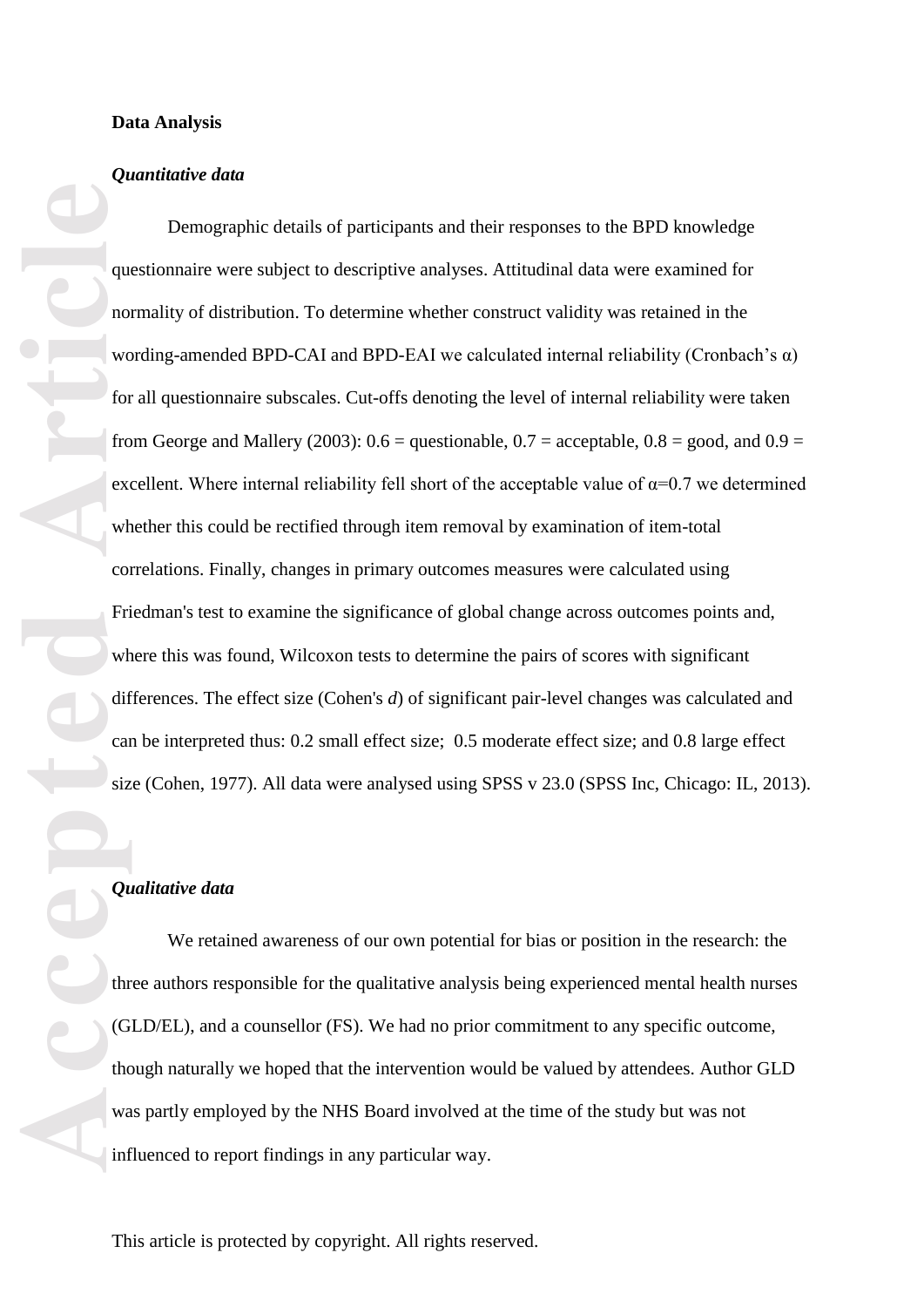Contraction of the contraction of the contraction of the contraction of the contraction of the contraction of the contraction of the contraction of the contraction of the contraction of the contraction of the contraction o Analysis followed the six-steps described by Braun and Clarke (2006)<br>dynamic process consisting of examining the data ahroogh to analysis and the<br>considerations, then re-examining the data and coding frame to compare and<br> Analysis followed the six-steps described by Braun and Clarke (2006). This was a dynamic process consisting of examining the data through to analysis and theoretical considerations, then re -examining the data and coding frame to compare and identify similarities and differences between emerging themes. This was then reviewed by comparing the transcripts with the coding frame, synthesising the data then identifying high level themes and reaching a consensus (Braun & Clarke, 2006). Finally, a draft version of the paper, including a provisional analysis and discussion section, were circulated and an opportunity given to all authors to comment or suggest changes. We treated the data corpus as a single entity rather than analysing the focus groups separately .

#### **RESULTS**

In total, 28 participants attended one of the 'Positive About Borderline' training day s, all completing the questionnaire batter y before and after the session. Sixteen people returned follow-up questionnaires at 4-month follow-up and  $n=11$  attended one of two focus groups at the 4 -month mark. Demographic details of the participants at each stage of the study are outlined in Table 1 .

#### **Borderline Personality Disorder cognitive and emotional attitudes scales**

Cronbach's α coefficients for the BPD -EAI were 0.897 (*negative attitudes*), 0.782 (*difficult to treat*) and 0.451 (*empathy*). No single or multiple -item combination of item deletions were identified which would raise the internal reliability of the latter to a level of acceptability. For the BPD -CAI Cronbach's alpha coefficients were 0.647 (*treatment characteristics*), 0.716 (*perception of suicidal tendencies*) and 0.657 (*antagonistic judgements*). Inspection of item total correlations revealed that deletion of one item from the *treatment characteristics*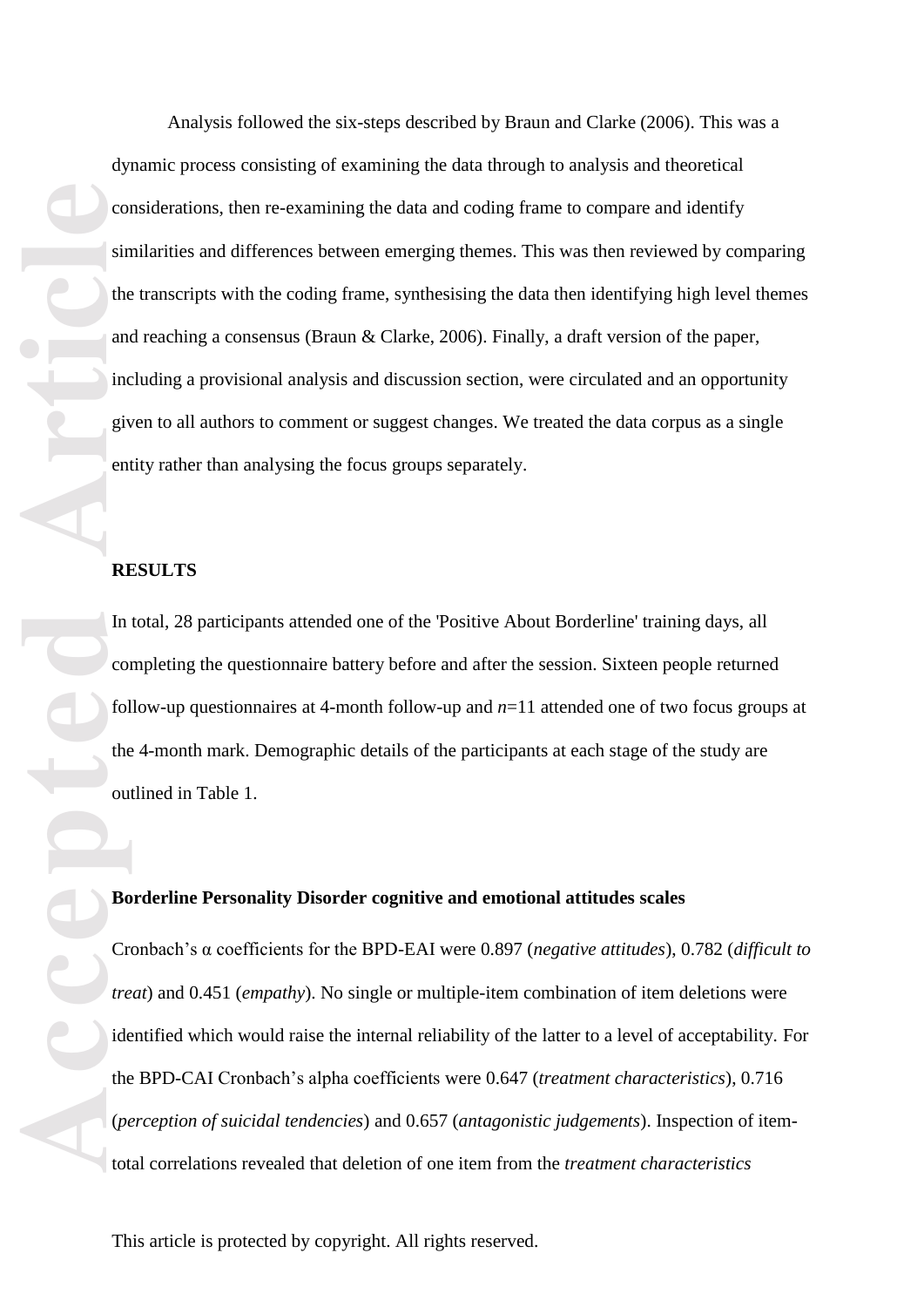subscale ('When a new patient is identified to ward staff as an individual with BPD, the staffs' reactions will be similar to those for psychotic patients') would result in a revised Cronbach's  $\alpha = 0.724$ . However, no number of item deletions could increase the internal reliability of the *antagonistic judgements* subscale above the acceptable threshold. The final outcome s variables used were the two unchanged BPD -EAI subscales *(negative attitudes and difficult to treat ) ,* the BPD -CAI *suicidal tendencies* and *treatment characteristics* subscales, the latter with one item omitted. The third BPD - CAI subscale, *antagonistic judgements*, was retained despite its questionable internal reliability and is flagged as such for transparency. Thus, of the five subscales used as outcomes measures, one had good internal reliability, three had acceptable internal reliability and one had questionable internal reliability.

#### *Cognitive and emotional attitudinal outcomes*

Creation Creation Creation Creation Creation Creation Creation Creation Creation Creation Creation Creation Creation Creation Creation Creation Creation Creation Creation Creation Creation Creation Creation Creation Creati Statistically significant changes occurred for the cognitive attitudes factor scores in relation to the *treatment characteristics* of people with BPD, and their perceived *suicidal tendencies* from T1 to T2 (see Table 2). In both cases these were increased scores , indicating a positive change of attitudes in these areas and both were large changes in terms of effect size. Change in relation to perceived *treatment characteristics* had been sustained by the 4 month follow -up, while that for the perceived *suicidal tendencies* subscale had regressed to the mean but the negative change from T2 to T3 was not statistically significan *t. Antagonistic judgement*, while not changing between the initial and second measurement had worsened significantly by 4-month follow-up (moderate effect size). On the emotional attitudes scale *negative attitudes* improved from T1 to T2 and this improvement was sustained at follow -up (moderate to large effect size). Finally, the *difficult to treat* subscale did not change across the three measurements.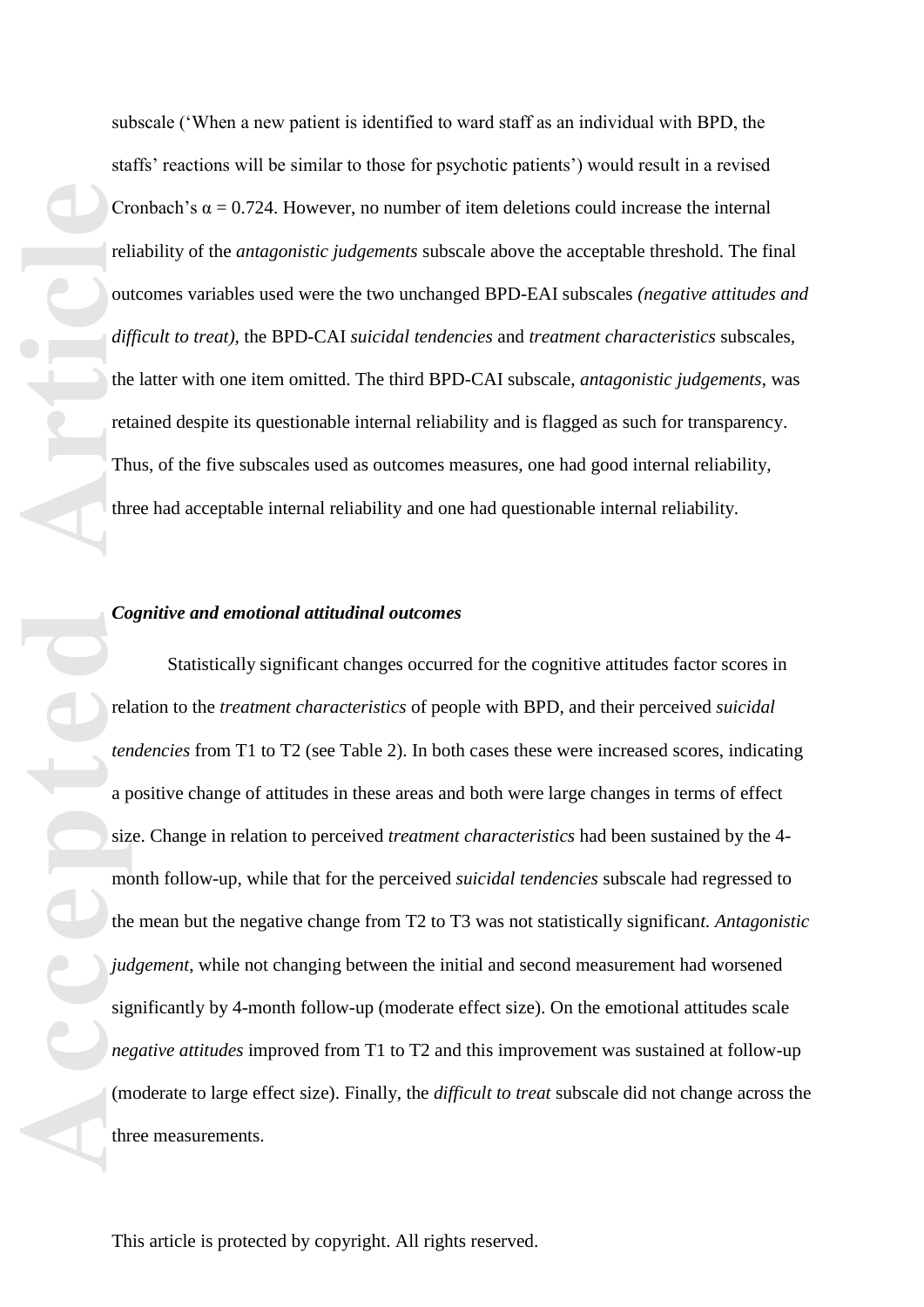Focus group participants were four nursing staff from the community day hospital (DH) and seven from the acute inpatient ward (AW) . Analysis revealed three themes which capture participating nurses' reflections o f the training programme and are demonstrated through examples drawn directly from data transcripts. Overall, the themes were distinct but not internally homogeneous in that theme exemplars did not represent a consensus. Instead, participants talked about experiences that fit the themes but differed in tone and emphasis leading us to conceptualise each as occurring on a continuum .

## *Theme 1: Evaluating content: new learning vs. old ground*

**C**<br> **Accepted Article**<br> **Article**<br> **Article**<br> **Article**<br> **Article**<br> **Article**<br> **Article**<br> **Article**<br> **Article**<br> **Article**<br> **Article**<br> **Article**<br> **Article**<br> **Article**<br> **Article**<br> **Article**<br> **Article**<br> **Article**<br> **Article** Participants reported mixed responses to the Science of Borderline Personality Disorder. Those who valued it expressed appreciation for the content and hearing '*the actual science behind it'*  (Mo, DH). However, appreciation was far from universal and others experienced the model as '*going over old ground'*  (Liz, AW). One individual claimed their own expert -by -experience status, explaining *'we have had quite a few through our doors'* and '*we see so many people here with that condition I felt like we knew [all this]'* (Sue, AW). Some felt the content was more appropriate for undergraduate nursing level, while others questioned the validity of the underlying premise: *'It's basically saying that people are born with personality disorder, you know, it's in their genetics – I've not heard of that before'* (Jean, AW). Ultimately, some experienced the session as a threat: *'some of it was quite patronising because it's the complete opposite of how we manage things […] what the slides and things were saying was the complete opposite' (*Amanda, AW).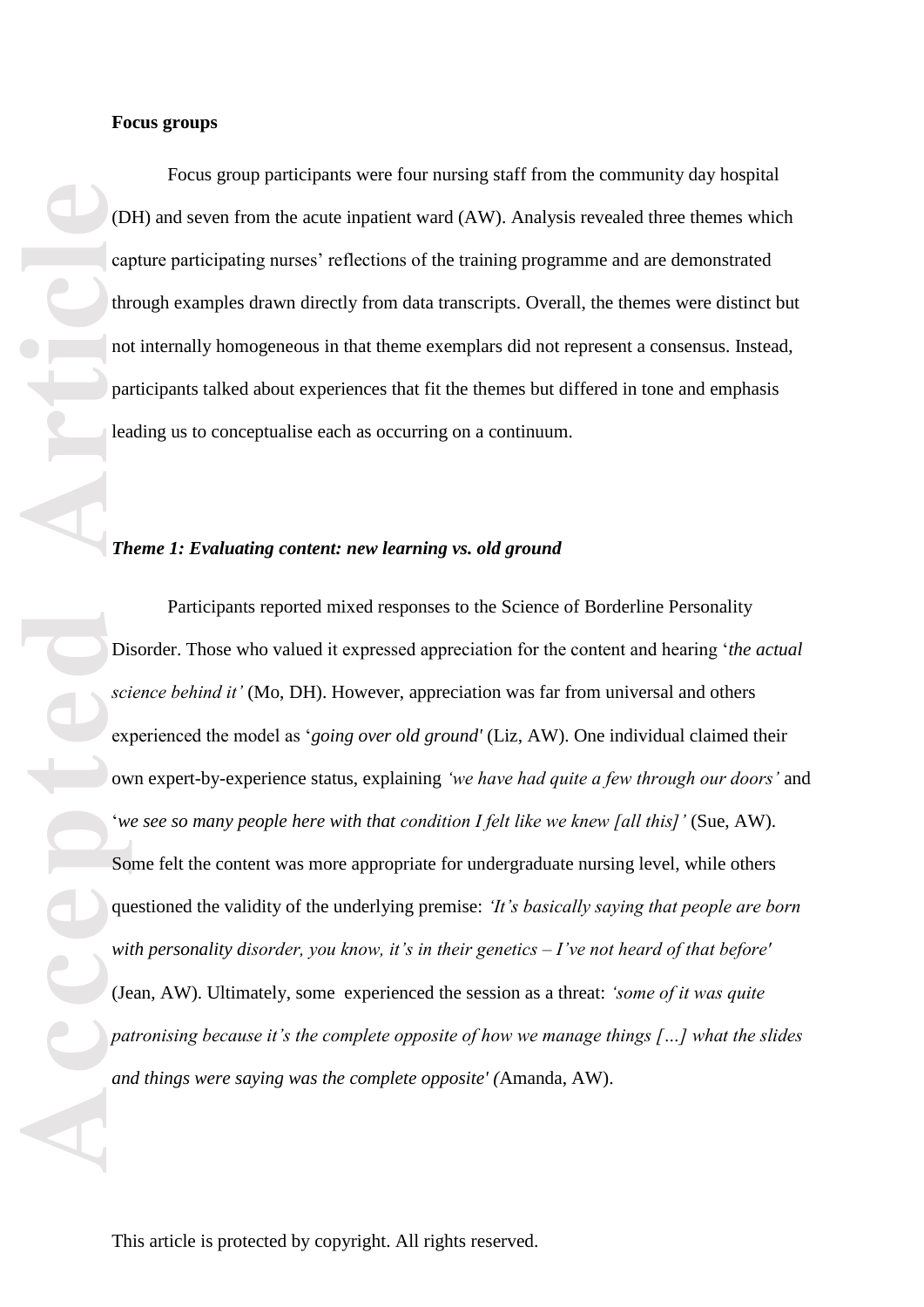**Accepted Articles Inc.**<br> **Accepted Articles Inc.**<br> **Accepted Articles Inc.**<br> **Articles Inc.**<br> **Paccepted Articles Articles Articles Articles Articles Articles Articles Articles Articles Articles** Wot R U Like? gained more positive reviews: *'the afternoon session was great, you know, and we would do that again'*  (Karen, AW). Focus group participants found it to be informative and interesting. The opportunity to talk with the Community Mental Health Nurse (NM) involved with JM's care was seen as positive, but the most influential aspect was having a 'service user' (N.B., not JM's preferred term) present, as it *'brought a closer understanding of what she's going through – her emotions and how we go through our*  emotions' (Liz, AW). Overall, the service user delivery was experienced as valuable and meaningful: *'the difficulty of being able to tap into somebody's experience and things and actually get to learn from that… there's a lot of meaning in there you know?*' (Joe, DH). Specifically, participants felt it was helpful to interact with someone with a BPD diagnosis who they perceived to be in recovery :

*'We only ever see people when they're at their worst when they're here* [in the inpatient setting]*, so it was good to see how she can reflect on when she was unwell when she was well'*  (Karen, AW) *.*

Participants felt this could offer *'hope'* to individuals going through similar difficulties and perceived JM's message to others to be *'This is what can be done... I've done it so you can do it as well'.*

Participants valued the suggestions made by JM for practice developments since her ideas wer e perceived as grounded in personal knowledge of the realities of the service and available resources:

'*She* [JM] *recognises as somebody who's been through the service that, you know, there are gaps there, you know, we're no* [sic] *properly joined up, we work, we're not*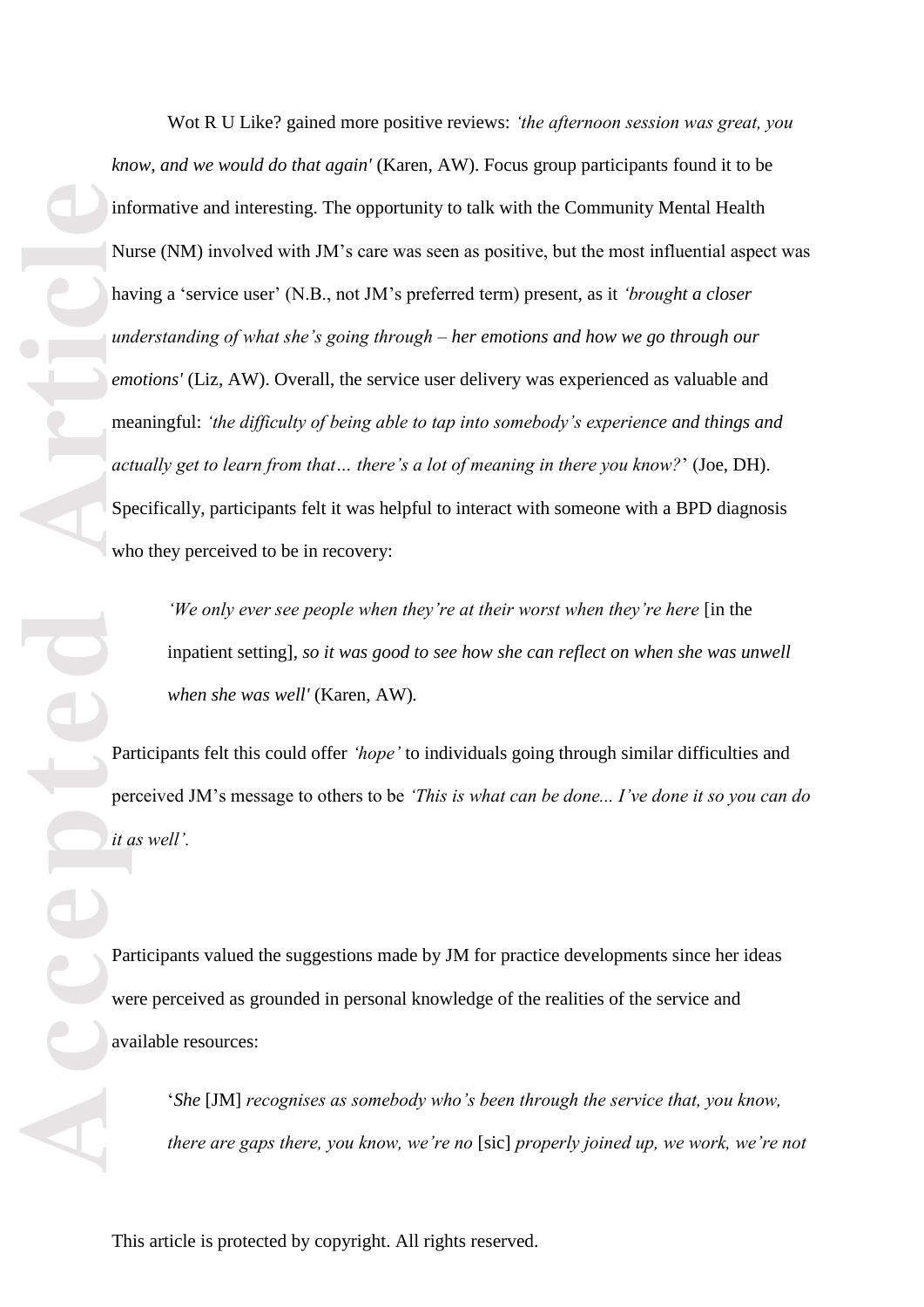*always consistent, all those sort of things happening in the system in the NHS, you know?'*  (Mo, DH).

Participants viewed the interventional resource provided by Wot R U Like? as of less practical utility than JM's story. Concerns over the Wot R U Like? resource pack were that it could be *'a bit much'* or *'become quite distressing'* for patients. Nevertheless, parts of the pack were seen as useful, such as for *'explaining their feelings and stuff'*  (Katrina, DH).

### *Theme 2: Care setting: inpatient vs. day hospital experiences*

This theme manifested in differing views and experiences of the training intervention and its relevance to the care setting in which individuals practiced. The mixing of inpatient and day hospital staff in the training intervention was in itself seen as a constructive:

'*a positive opportunity to network with different agencies involved in care, allowing the batting about of ideas and opinions'* (Mo, DH).

However, the combination of staff was also a source of tension as those from different care setting s discussed the reality of their work context with specific course content.

*'It kind of split the whole room apart because it was very much, "this is how you're* meant to do it and you're doing it wrong", basically' (Sue, AW).

Day hospital nurses felt engagement with patients was less demanding than for acute ward nurses as they were *'not dealing with the kind of… more acute side … of the condition'.* They viewed theirs as the more rewarding working experience, one where they were able to *'see people that want to work towards recovery'*, while they perceived that ward staff were *'a bit at the… coal face with it' (Joe, DH).* Further, day hospital participants identified that a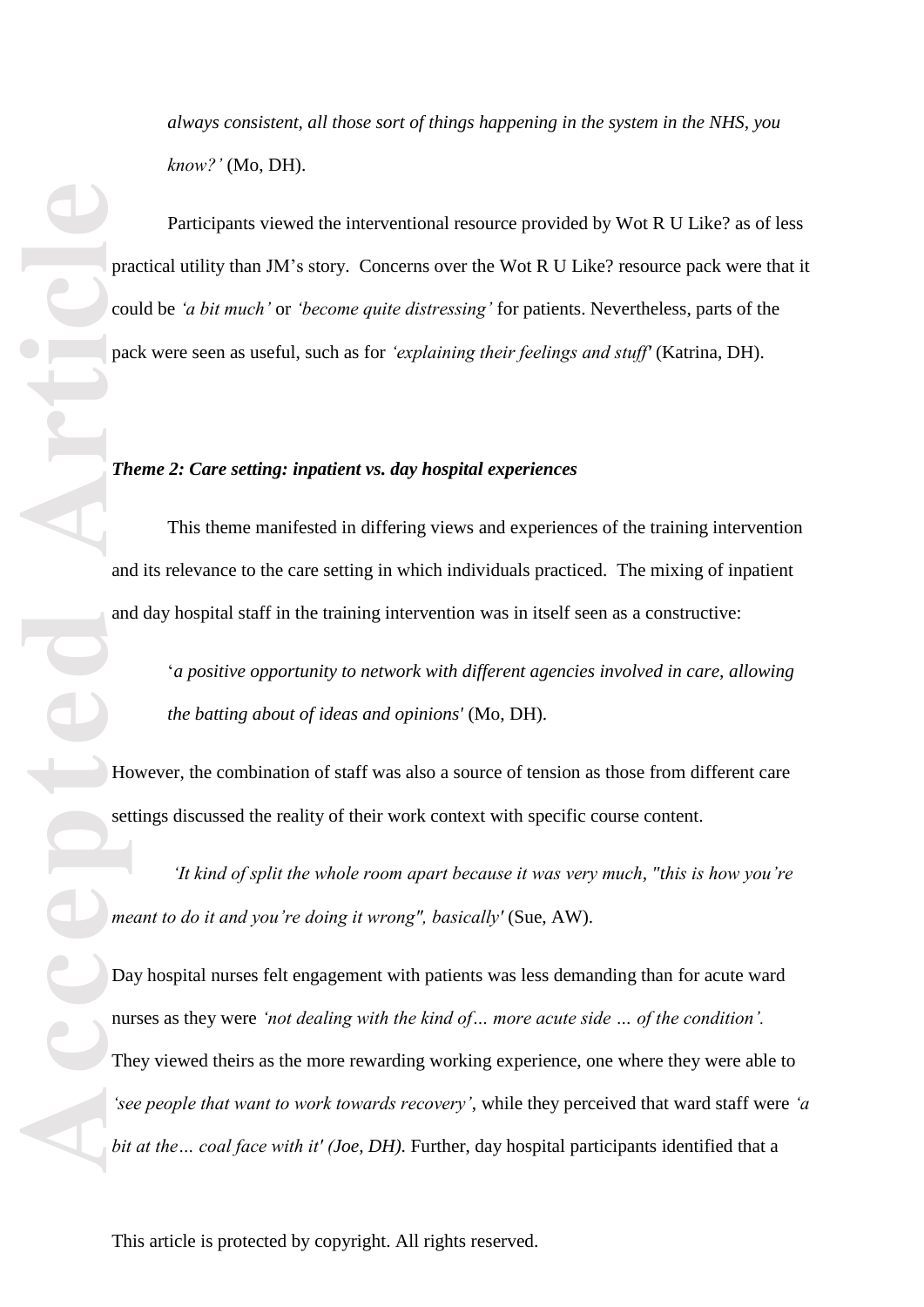useful element of their service delivery toolkit was their appointment system: '*it's one person coming in, you deal with that person'* (Mo, DH). Having diaries supported organisation and avoided '*the to -ing and fro -ing that the ward environment can bring'* (Mo, DH). This more ordered environment appeared to foster opportunity for self-development through structured one -to -one contact, *'you're making mistakes but you're learning from them, and the ward staff don't get that opportunity'*  (Jack, DH). Self-development was also promoted by the day hospital environment offering nurse s more time to learn *'you're able to do a wee bit more research so the educational aspect to it improves'* (DH) *.*

ave and the stage of the stage of the stage of the stage of the stage of the stage of the stage of the stage of the stage of the stage of the practice of the practice of the practice of the practice of the practice of the In contrast, acute ward nurses perceived a general '*negativity on wards'* (Jim, AW) which was emphasised by the struggle to carve out time to provide care. This was felt to have a direct impact on relationships with patients. *'You can't give the… the one -to -one that they need and, you know, it gets very tense'*  (Jim, AW). This led to participants espousing their ethos for working in the acute ward setting as being '… *not about the needs of the one, it's about the needs of the many'* (Sue, AW) *,* and their priority was to maintain safety and fair support for all. They considered that those with a BPD diagnosis took a disproportionate amount of already limited resources and was a point of tension.

*'They're getting more attention from the staff, you know? I mean if they've got like a ligature round their neck, you're pressing alarms, you've got three or four members of staff coming down, someone else could be just sitting at their bed space pretty quiet and be really unwell and they're no' getting any attention'*  (Alison, AW)

Overall, the discussion around this theme emphasised that training interventions need to focus on the care setting where care is delivered so that learning could be translated into practice, particularly within the constraints of the acute ward setting: '[training] *needs to suit work in the acute ward'* (Liz, AW),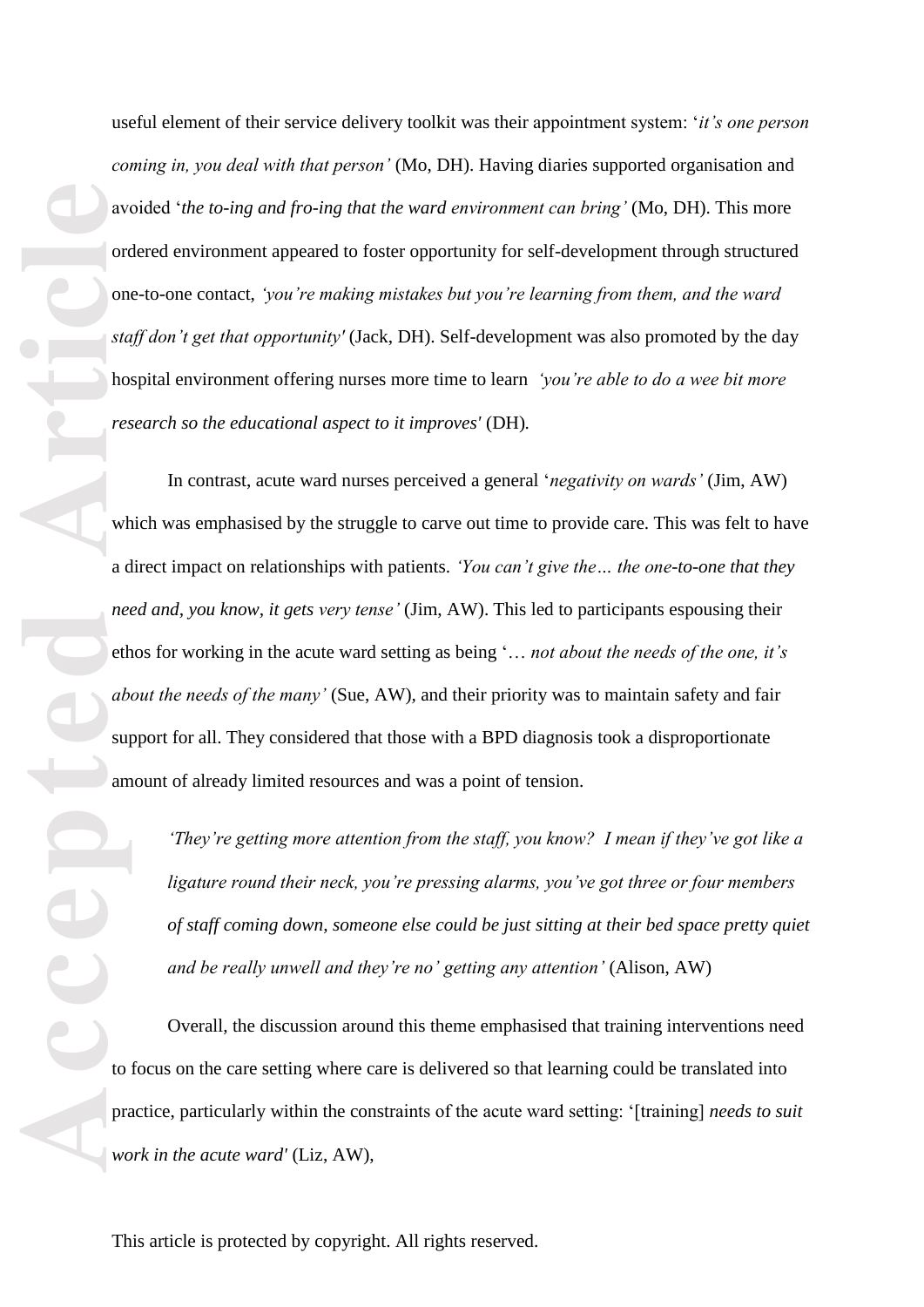As an overall experience, the intervention received mixed reviews in terms of impact. A positive aspect seemed to be simply the opportunity for the staff to reflect together: *'that time away, that space to think, and as a team…'*  (Jack, DH) *.*

**Accepted Article**<br> **Article**<br> **Article**<br> **Article**<br> **Article**<br> **Article**<br> **Article**<br> **Article**<br> **Article**<br> **Article**<br> **Article**<br> **Article**<br> **Article**<br> **Article**<br> **Article**<br> **Article**<br> **Article** Gaining insight into the perceived universality of feelings which occur for staff caring for BP D -diagnosed individuals was experienced as useful, allowing '*recognition that you're not on your own with the overriding emotions'*  (Katrina, DH). The nurses reflected on the individual, relational nature of their profession, noting that '*it's a personal thing with*  nursing' (Joe, DH). Importantly, nurse participants expressed an awareness of the initial reaction they might have to a patient with a BPD diagnosis, and the self-awareness that they have to develop to work with them:

*'There's some people that you begin to dislike when they come in and sometimes that changes when you get to know them. And the challenge of it all, you know? Hanging in there and trying to do the right thing at the right time'* (Mo, AW) *.*

The focus groups generated several ideas for future personal and organisational development. For example, some were unsure how to consolidate and maintain the learning they had received.

*'I think the training was helpful, it's just how… you keep that going within your team's culture is really difficult'*  (Jim, AW)

However, several participants were quick to report that there was no benefit from the training, and nothing had changed in practice .

*'Nothing that's changed since… There was initial enthusiasm that dissipated very quickly* (Alison, AW).*'*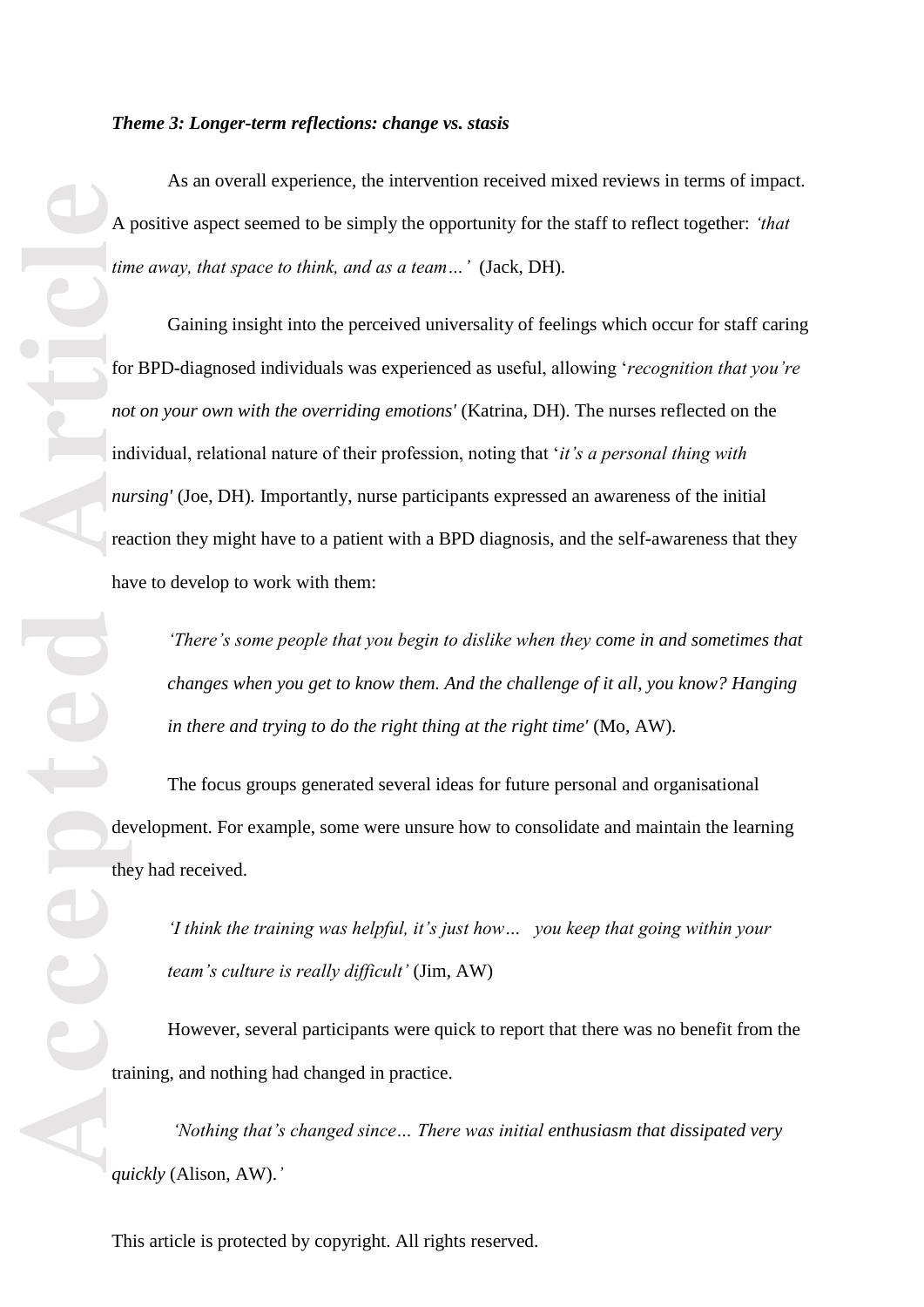Some of these nurses explained that they had '*their own technique',* or were '*used to working with the personalities'* (Liz, AW). One participant expressed frustration with the training, as their belief was patients should be *'taking responsibility for their own actions'* (Jean, AW); further:

*'In hospital, you know, you've got to like talk to them, make them aware that they're self-harming and they should be cleaning up and things, not expecting staff to do it.* (Jean, AW)*.*

Similarly, some participants expressed wariness over educational initiatives since they have the potential to distract from the practice of what they described as 'core ' skills.

*'You go in with this shiny new therapy that you can use and you forget to do the basic stuff of getting to know the person'*  (Karen, AW)

It became apparent that some saw their nursing role as *'damage limitation'*  (Mo, DH), and experienced pessimism around offering empathy.

*'You're at that point whereby somebody can come in, you offer them care and asylum,*  then we have to discharge people and it's... "Bet they go and kill their self"' (Jim, AW).

Discussion around the longer term value of training such as this touched on participants' understanding of what it really means to be a mental health nurse.

*'We're not therapists, we're psychiatric nurses and if we're gonna' say, you know, this is a specific therapy this person needs … we can't deliver that, but try our best to prepare people for that'*  (Jim, AW).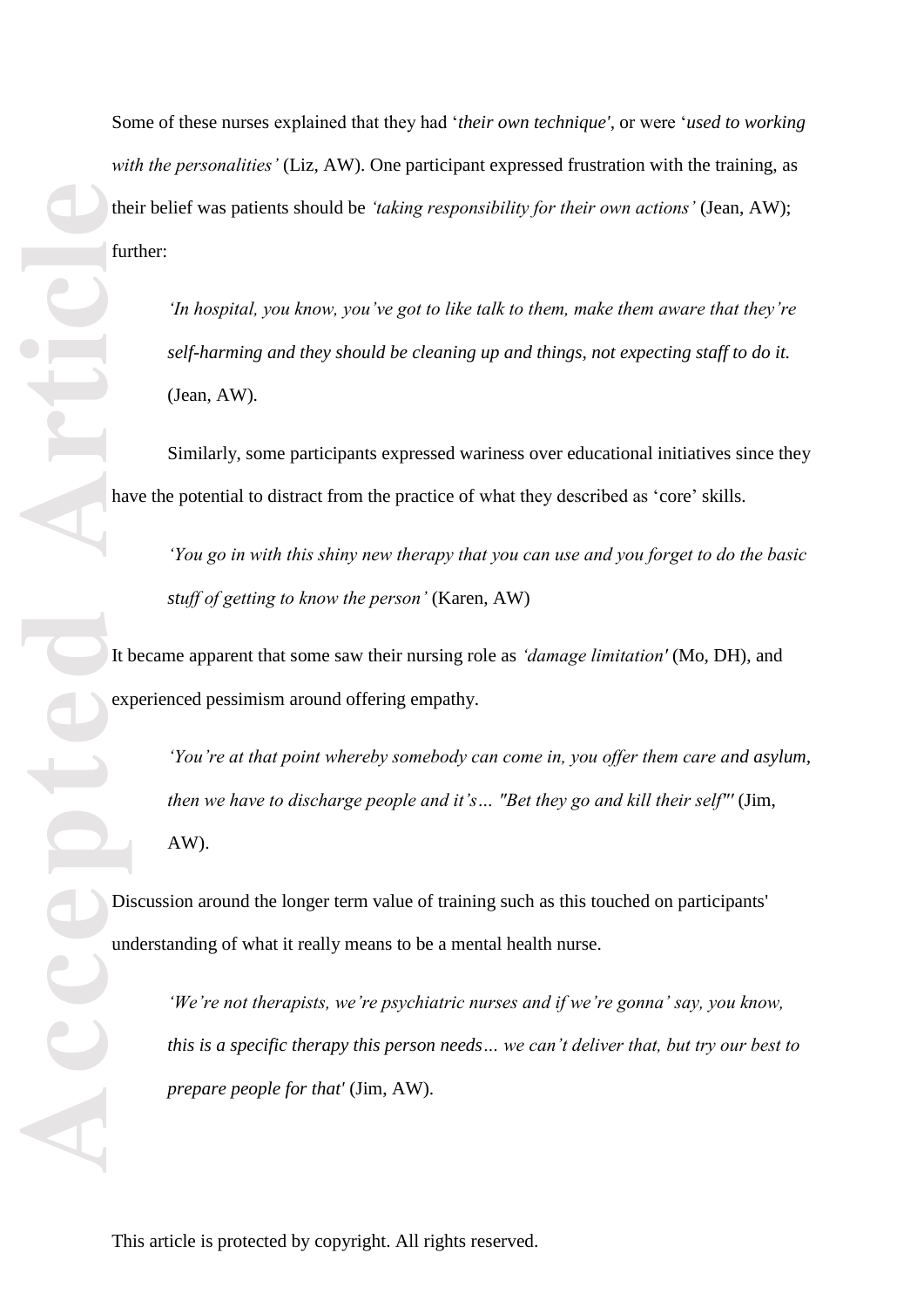of<br>
of<br>
becomes<br>
proces<br>
five proces<br>
five proces<br>
five proces<br>
five proces<br>
and event and event and event and event and event and the<br>
and event and the<br>
and event and the<br>
and event and the<br>
and the<br>
and the<br>
and the<br>
an **DISCUSSION**<br>
We brought together existing educational element<br>
of BPD) and expert-by-experience perspectives (Wot R U<br>
becoming Positive About Borderline. This paper has descrepare from both quantitative and qualitative p We brought together existing educational elements comprising biosocial (The Science of BPD) and expert -by -experience perspectives (Wot R U Like?) under the umbrella term of becoming Positive About Borderline. This paper has described the piloting and testing of the programme from both quantitative and qualitative perspectives. In terms of measurable change on attitudinal scores we found evidence of statistically significant change in four of five domains. While the desirability of that change was in an unwanted direction in terms of reported antagonistic judgements, this was on a subscale with questionable internal reliability. Further, significant change only occurred between T2 and T3 and, unlike changes on other subscales with better internal reliability, not immediately following the intervention. Positive changes on the treatment characteristics of people with a diagnosis of BPD, the perception of their suicidal tendencies as functional, and on negative attitudes in general were moderate (negative attitudes) and large and had been sustained at 4 -month follow -up. There was no change in the perception of this group as difficult to treat. As a result, we can say that the results were mixed but mostly positive. The study highlights the difficulties in designing and demonstrating the efficacy of a n intervention to change attitudes. Note, however, that even more complex interventions such as whole schedules of DBT training (e.g., Herschell et al, 2014) have not demonstrated clear benefits on these outcomes (Dickens et al. 2016b) .

However, this was a small study and the intervention was only delivered on two occasions. In this context, the contribution of the second part of our study is of special interest since it appears to be the first qualitative analysis from the perspective of attendees receiving an educational intervention aimed at shifting attitudes towards individuals with a BPD diagnosis . Since we did not quantitatively evaluate the two distinct part s of the Positive About Borderline intervention separately we cannot say whether either aspect had a unique differential effect, whether positive or negative.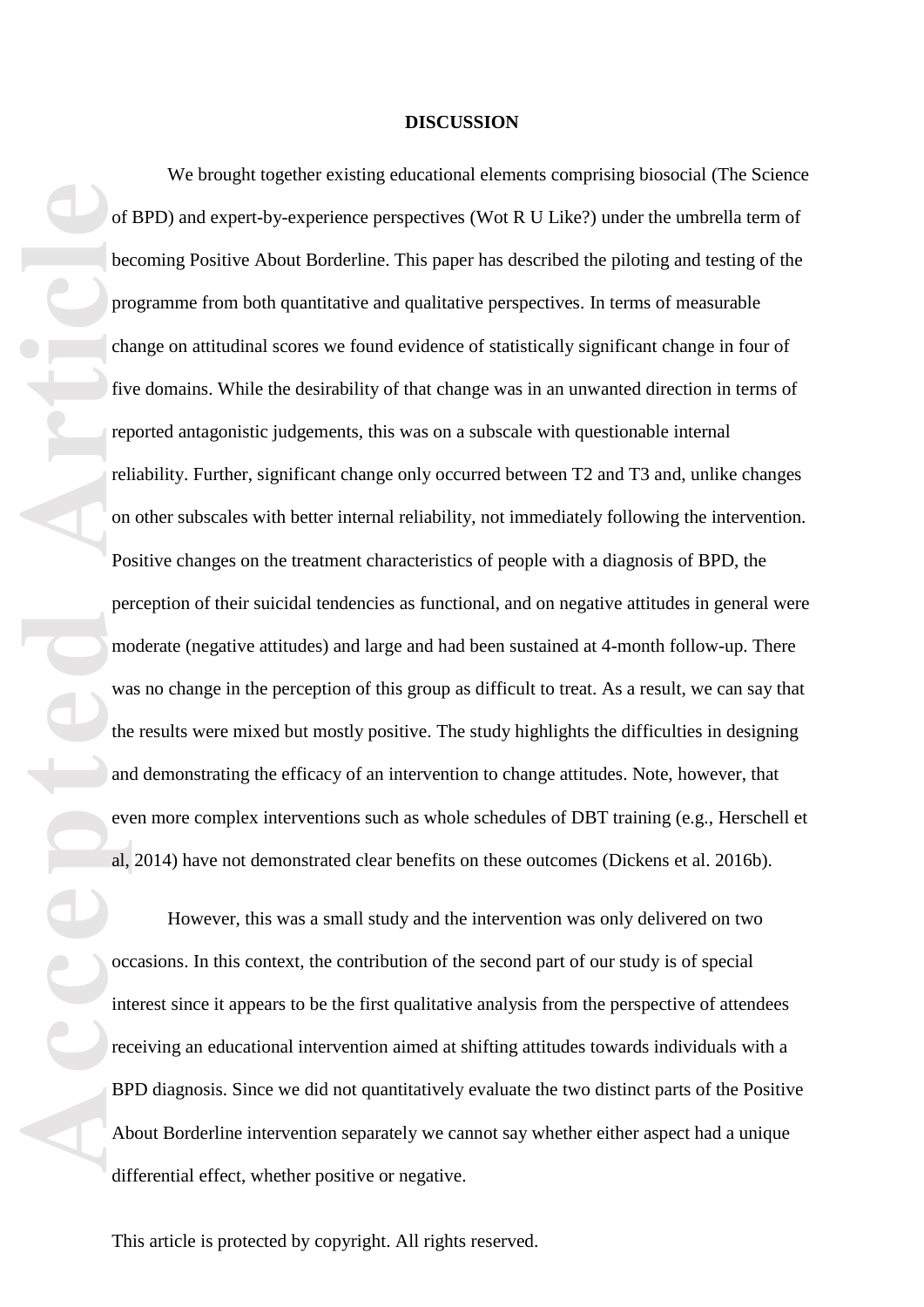ast<br>
article<br>
article<br>
determine<br>
determine<br>
mold (20 had BF exp ps:<br>
ad neg 20 it a<br>
let als bic<br>
herei The qualitative data suggested that attendees welcomed the expert -by -experience (Wot R U Like?) input and found it informative and enlightening, certainly the experiential aspect. Participants largely felt very differently about the Science of BPD. While some found at least some interesting information the session was considered by participants, at best, to be a refresher of existing knowledge, commonly to be a waste of time, and even potentially detrimental to what were viewed as core skills already practiced. Despite this , there was clearly new information presented which challenged the in -group status quo view of BPD. Interestingly, using an admittedly relatively crude objective measure, our participants were *not* more knowledgeable than participants in previous studies which have used Cleary et al.'s (2002) questionnaire; for example, using the original sample as a reference, our participants had better knowledge on three items and poorer knowledge on four . For some, the idea that BPD might have an underlying biological and genetic basis came as a surprise. It is our experience from the UK -service setting that BPD is largely understood within a psychological trauma -informed paradigm in which it is seen as inherently linked with adverse childhood experiences including childhood sexual abuse (Menon et al., 2016), severe neglect, attachment ruptures, overprotection and invalidating environments (Mosquera et al., 2014 ) . While The Science of BPD in no way diminishes the importance of historical trauma, it also links this wit h predisposing biological factors. Interestingly, while some participants clearly rejected what they considered to be a biological model , what they seemed to offer instead was a view that emphasised 'choice' and 'responsibility', issues which proponents of biosocial interventions would cite as reasons for the need for the sort of approach trialled here.

One of the key criticisms of the science of BPD approach was that it was not rooted in the realities of service provision as participants experienced it. Indeed, this perspective is reinforced by the contrast between enthusiasm for the experiential aspect of Wot R U Like?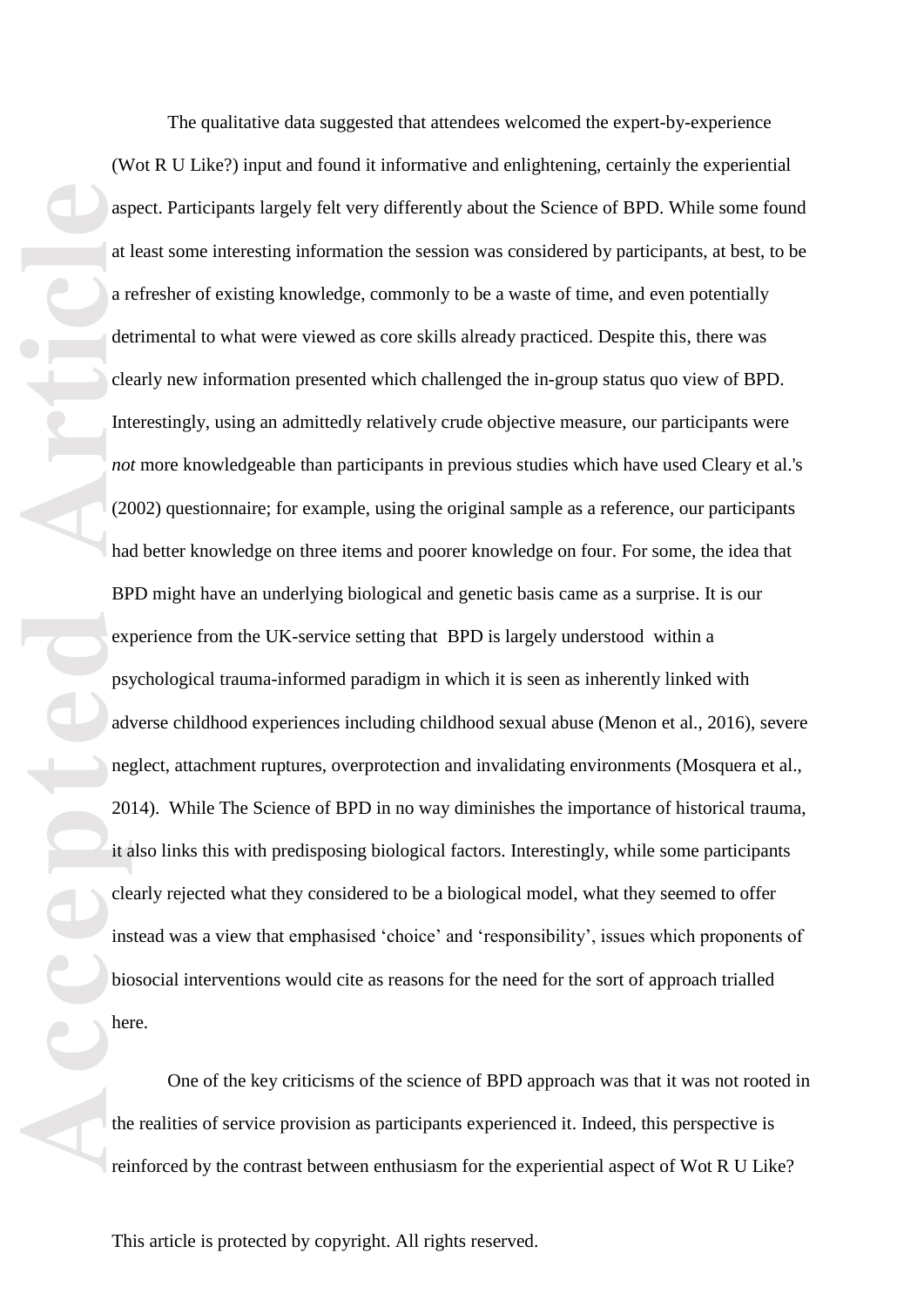and the more circumspect re sponse to and lack of uptake of the interventional resource. Learning from JM's experience was described as valuable, particularly being able to understand her emotional journey, and being able to see someone in a position of recovery and hope rather than crisis. Participants were, however, reticent about the resources introduced during this session aimed at helping engagement with people diagnosed with BPD. Additionally, given that the focus groups occurred 4 months after the intervention, the reported use of the Wot R U Like? resource was patchy at best.

**Accepted Article**<br> **Article**<br> **Article**<br> **Article**<br> **Article**<br> **Article**<br> **Article**<br> **Article**<br> **Article**<br> **Article**<br> **Article**<br> **Article**<br> **Article**<br> **Article**<br> **Article**<br> **Article**<br> **Article**<br> **Article**<br> **Article**<br> **A** Ultimately, there were some vastly different opinions about what nursing actually means for those with a diagnosis of BPD and about the nurses' role in attempting to deliver therapies even where they have been shown to be beneficial. Receiving education on therapeutic interventions when nursing staff feel they lack the resources, or time to apply them was described as redundant and frustrating. To an extent, this seemed to link in to the different roles nurses took in the two care settings. While both the day hospital and acute ward worked within limited resources, those in the day hospital felt they had time to allow them to build patient relationships, care for themselves, function as a team, and engage with additional learning. The perceived lack of time on the ward was cited by participants as creating a negative atmosphere which impacted on interactions with patients and their families when expectations were not met. In the light of past interventions' failure to change attitudes significantly, perhaps the big question to ask is: would the full -scale systemic change of service provision that people who work with BPD -diagnosed individuals seem to feel is required actually improve care, or is it an impossible demand whose purpose is largely to shift responsibility for changing practice onto 'the system'? Some nurses appeared resistant to change from the outset, maintaining an adverse attitude towards BPD -diagnosed patients which led to frustration when the training did not validate that. This was recognised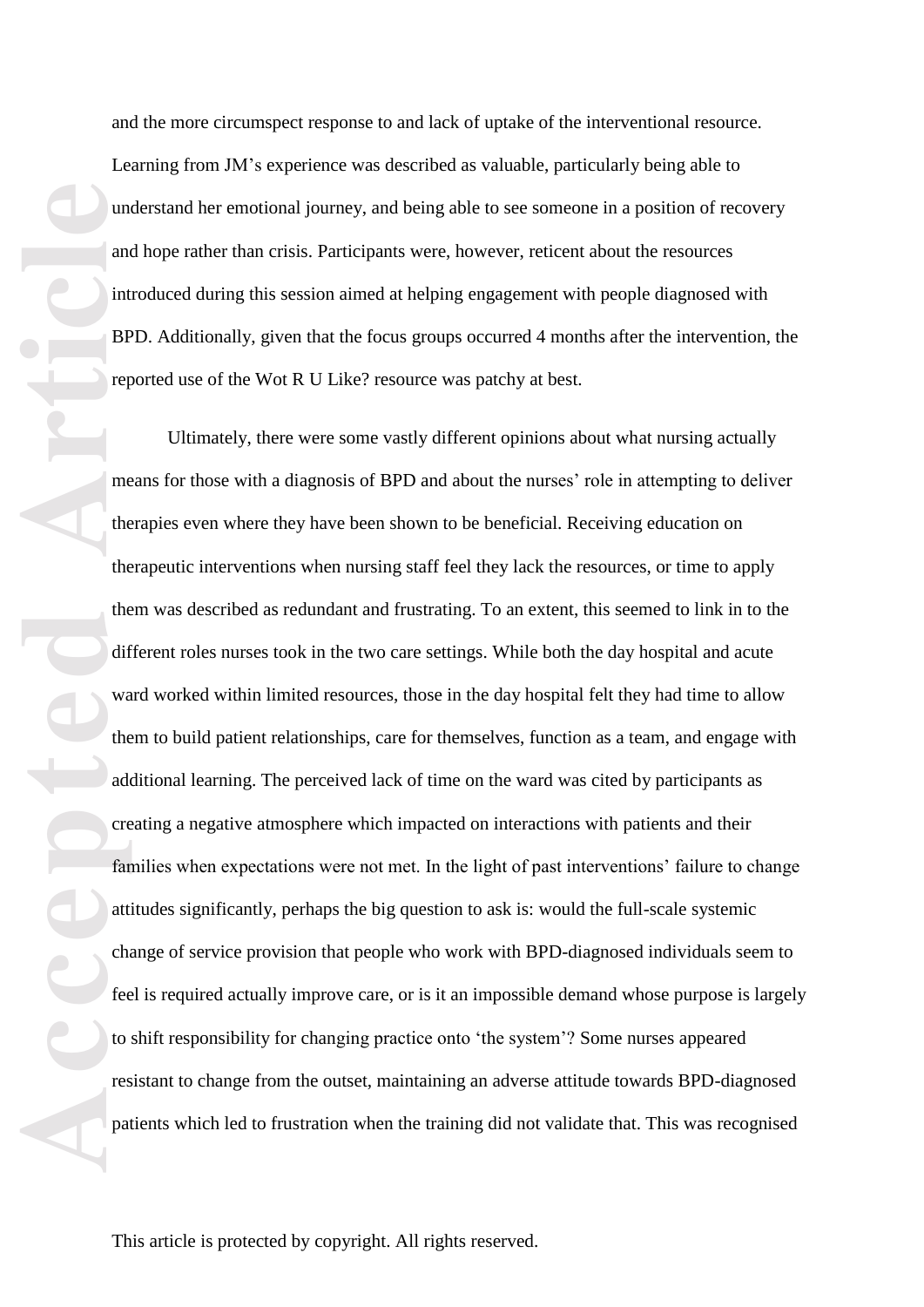by other team members who felt the training would struggle to have any practical momentum unless everyone on the team was on board.

Less pessimistically, themes emerging from the qualitative data , for example 'change versus stasis ,' at least hinted that training and educational resources may be useful by giving participants the opportunity to come together and consider how they might move practice forward . Some clearly want to improve practice , and others to varying degrees did take something from the session . This suggests that regular sessions for nurses to get together in facilitated clinical supervision groups may be beneficial for both nurses and patient care (Bland & Rossen, 2005 ). For future learning participants suggested that needs included: consolidation of education and training to ensure application; more whole team networking; consistency across care; individual practical tools rather than introductions to therapeutic methods; and more service user input – particularly on what they wanted and needed from the services.

#### **Limitations**

**Accepted Articles Contained and Widel Contained Script Contained and Widel Contained Script Contained and Widel Script Contained and Widel Script Contained and Widel Script Contained and Widel Script Contained and Widel** The study has a number of important limitations. The study design was uncontrolled and no randomisation to a competing or TAU condition occurred. Thi s limits the extent to which any changes might be attributed to the intervention itself. Retention of participants at four month follow -up was disappointing (60%) and this might affect confidence in the sustainability of changes if the responders and non -responders were significantly different in some important way. In any event , this was only a small study. On the other hand, the study is one of the first to incorporate an expert -by -experience element into staff training for attitudes to BPD and this was rec eived positively from a qualitative perspective .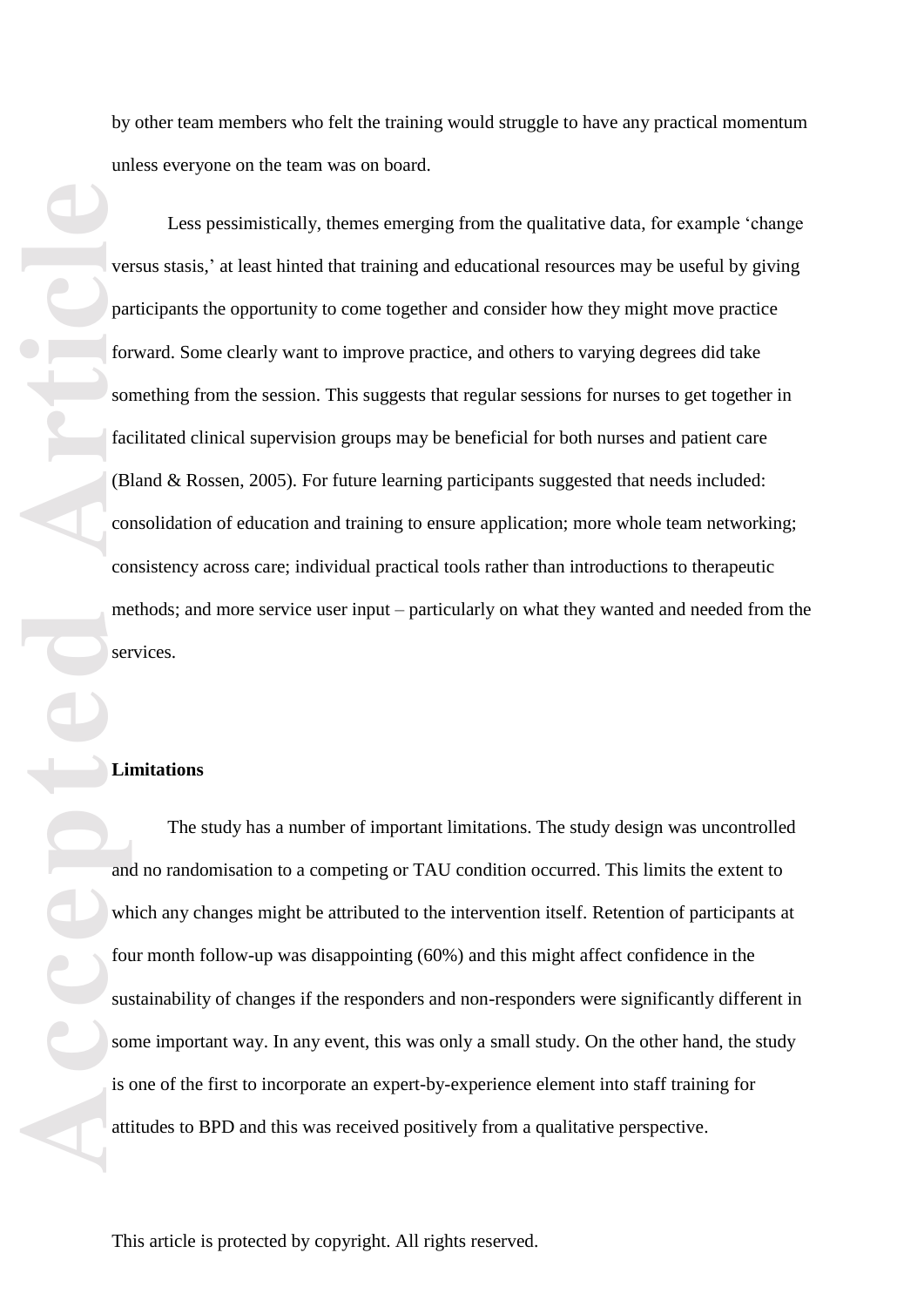The current study demonstrates that an intervention for nursing staff can be delivered; it strongly indicates that involvement of an expert -by -experience in programme design and delivery is welcomed by participants. It highlights that there is a lack of consensus among nurses themselves about what related training they need. It further adds to existing evidence (Clark et al., 2015) that a science of BPD approach seems to have positive benefits despite its controversial nature . Future studies will need to further clarify the content of a training intervention for attitudes to BPD. They may also need to separate evaluation where there is more than one element in order to determine which is the 'active ingredient'. Future studies need to be larger in scope and employ appropriate control groups.

### **Relevance to clinical practice**

**Accepted Article** People with a diagnosis of borderline personality disorder are some of the most frequent users of mental health services. They and their families appear to be fully aware that they receive a poorer service than other mental health service users. This was acknowledged in a report by the NHS National Institute for Mental Health in England [NIMHE] (2003) entitled, 'No longer a diagnosis of exclusion'. This report considered the issue to relate to mental health professionals believing that they have neither the skills, training nor resources to provide an adequate service, and there is nothing mental health services can offer. Similarly, our study found mental health nurses opining that the problem is structural and systemic and requires addressing at organisational level. However, this cannot entirely explain the relatively poorer attitudes of nurses compared with other health care professionals. Nurses need to take responsibility for role modelling appropriate therapeutic attitudes and for checking some of the negative attitudes of their colleagues where they occur.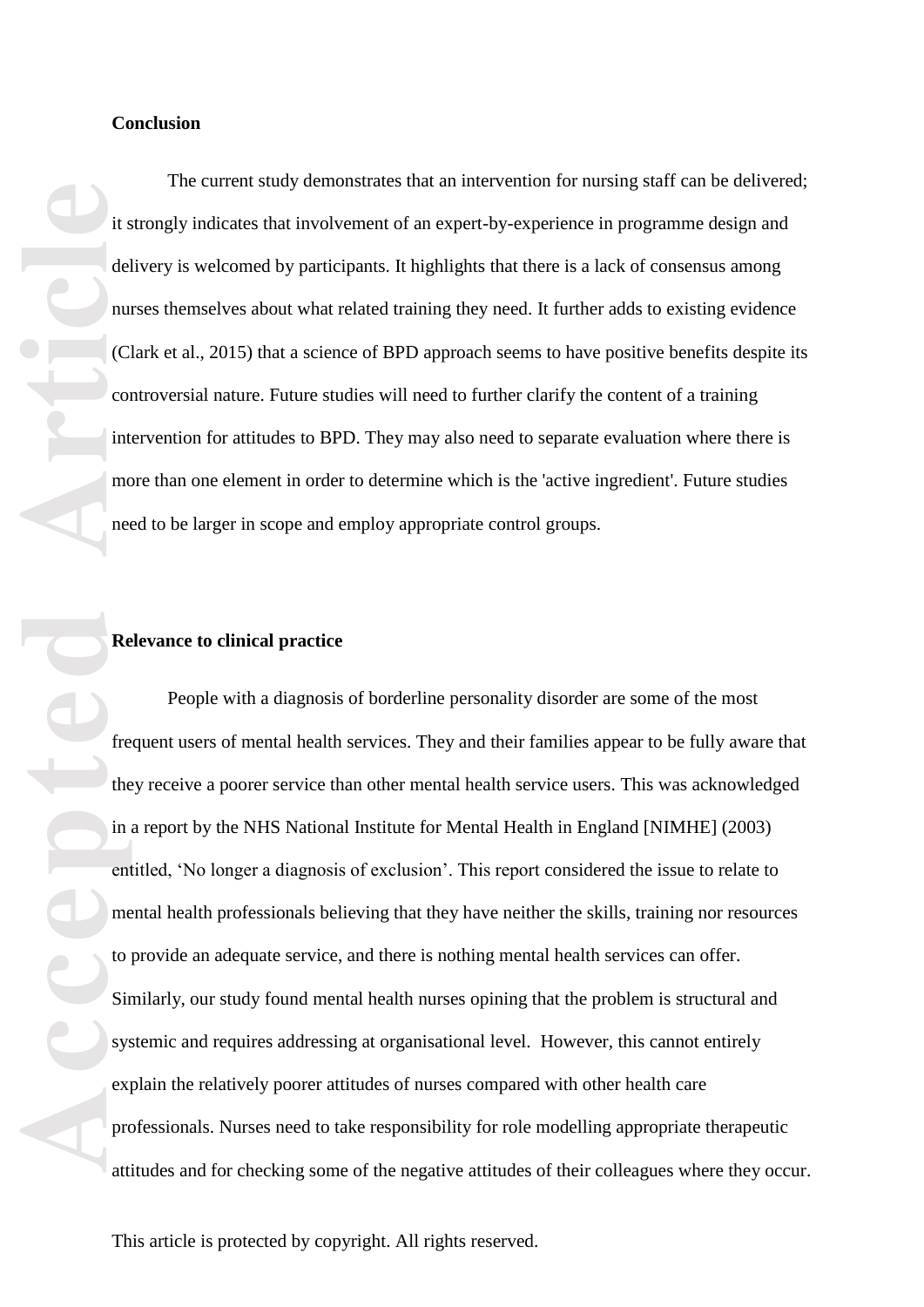# **REFERENCES**

American Psychiatric Association (2013). *Diagnostic and Statistical Manual of Mental Disorders (5th Ed.)*. Washington, DC: Author.

Aviram, R.B., Brodsky, B.S. & Stanley, B. (2006). Borderline personality disorder, stigma, and treatment implications. *Harvard Review of Psychiatry* , 14, 249 –256. DOI: 10.1080/10673220600975121

Bland, A.R. & Rossen, E.K. (2005). Clinical supervision of nurses working with patients with borderline personality disorder. *Issues in Mental Health Nursing,* 26(5), 507 -517. DOI: 10.1080/01612840590931957

Bodner, E., Cohen-Fridel, S. & Iancu, I. (2011). Staff attitudes toward patients with borderline personality disorder. *Comprehensive Psychiatry*, 52(5), 548 -555. DOI: 10.1016/j.comppsych.2010.10.004

Bodner, E., Cohen -Fridel, S., Mashiah, M., Segal, M., Grinshpoon, A., Fischel, T., & Iancu, I. (2015). The attitudes of psychiatric hospital staff toward hospitalization and treatment of patients with borderline personality disorder. *BMC Psychiatry* 15(2). DOI:10.1186/s12888 - 014-0380-y

Braun, V. & Clarke, V. (2006). Using thematic analysis in psychology. *Qualitative Research in Psychology*, 3, 77 -101. DOI: https://doi.org/10.1191/1478088706qp063oa

Bradley, E. (2015). Carers and co -production: enabling expertise through experience? *Mental Health Review Journal,* 20( 4), .232 -241. DOI: https://doi.org/10.1108/MHRJ -05 -2014 -0016

Clark, C.J., Fox, E., & Long, C.G. (2015). Can teaching staff about the neurobiological underpinnings of borderline personality disorder instigate attitudinal change? *Journal of Psychiatric Intensive Care*, 11(1), 43 -51. DOI: http://dx.doi.org/10.1017/S1742646414000132

Cleary, M., Siegfried, N. & Walter, G. (2002). Experience, knowledge and attitudes of mental health staff regarding clients with a borderline personality disorder. *International Journal of Mental Health Nursing* , 11, 186 –191. DOI: https://doi.org/10.1046/j.1440 - 0979.2002.00246.x

Cohen, J. (1977). Statistical *power analysis for the behavioral sciencies*. London: Routledge.

Commons Treloar, A.J. & Lewis, A.J. (2008). Targeted clinical education for staff attitudes towards deliberate self -harm in borderline personality disorder: randomized controlled trial. *The Australian and New Zealand Journal of Psychiatry* 42(11), 981 -988. DOI: 10.1080/00048670802415392

Comtois, K.A. & Carmel, A. (2014). Borderline personality disorder and high utilization of inpatient psychiatric hospitalization: Concordance between research and clinical diagnosis. The Journal of Behavioral Health Services and Research. DOI: 10.1007/s11414-014-9416-9

Dickens, G.L., Lamont, E., & Gray, S. (2016a). Mental health nurses' attitudes, behaviour, experience and knowledge regarding adults with a diagnosis of borderline personality disorder: systematic, integrative literature review. *Journal of Clinical Nursing*, 25, 1848 - 1875. DOI: 10.1111/jocn.13202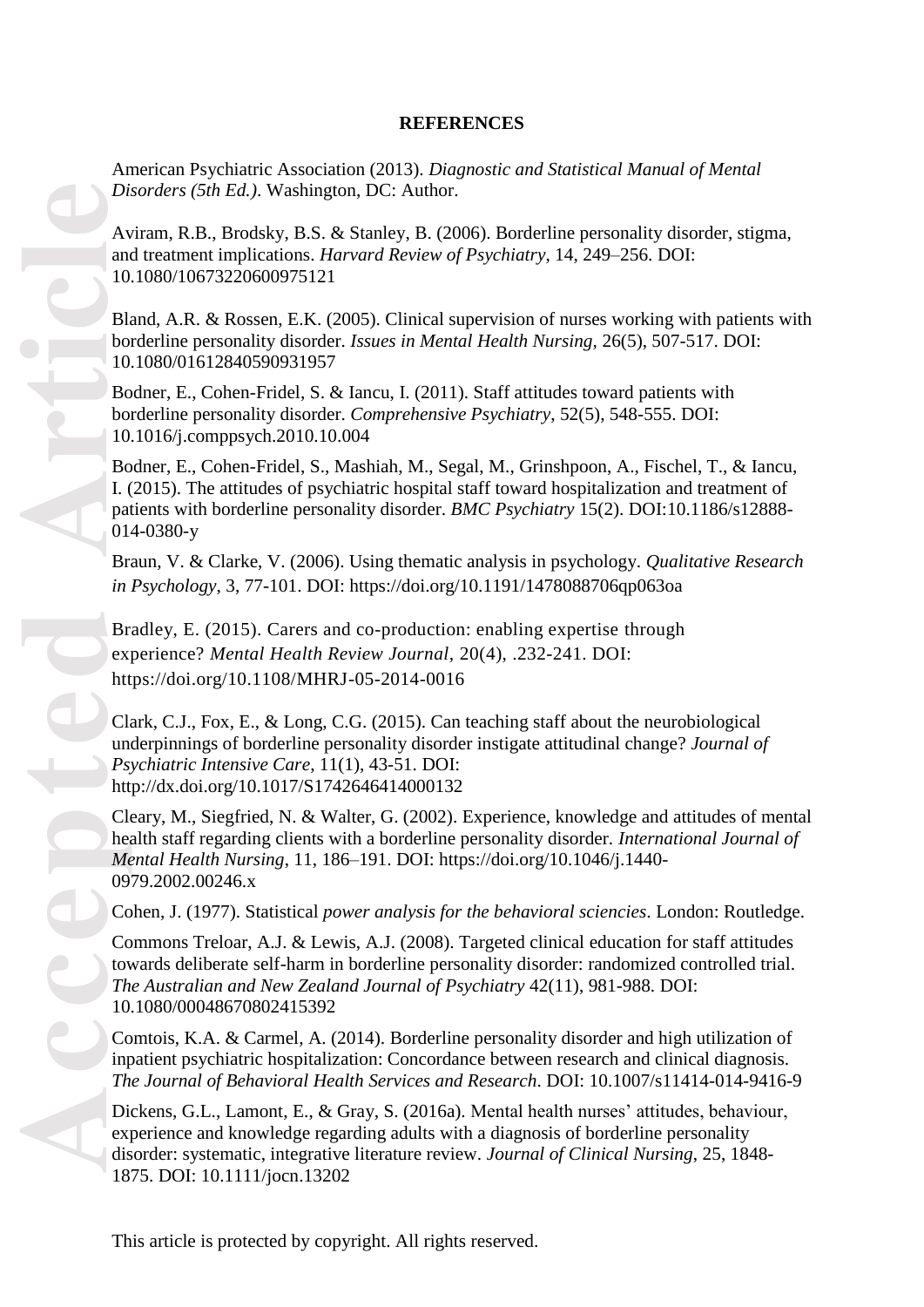Dickens, G.L., Hallett, N., & Lamont, E. (2016b). Interventions to improve mental health nurses' skills, attitudes, and knowledge related to people with a diagnosis of borderline personality disorder: systematic review. International Journal of Nursing Studies, 56, 114-127. DOI:10.1016/j.ijnurstu.2015.10.019

Elisei, S., Verdolini, N. & Anastasi, S. (2012). Suicidal attempts among emergency department patients: One year of clinical experience. *Psychiatria Danubina,* 24, 140 -142.

Fraser, K. & Gallop, R. (1993). Nurses' confirming/disconfirming responses to patients diagnosed with borderline personality disorder. *Archives of Psychiatric Nursing*, 7(6), 336 - 341. DOI:10.1016/0883 -9417(93)90051 - W

George, D. & Mallery, P. (2003). *SPSS for Windows Step by Step: A Simple Guide and Reference. 11.0 Update. 4th Edition*. Allyn & Bacon, Boston, MA.

Grant, B., Chou, S.P., Goldstein, R.B., Huang, B., Stinson, F.S., Saha, ... & Ruan, W.J. (2008). Prevalence, correlates, disability, and comorbidity of DSM -IV Borderline Personality Disorder: Results from the Wave 2 National Epidemiologic Survey on Alcohol and Related Conditions. *Journal of Clinical Psychiatry*, 69(7), 533 –545.

Hayashi, N., Igarashi, M., Imai, A., Osawa, Y., Utsumi, K., Ishikawa, Y., Tokunaga, T., Ishimoto, K., Harima, H., Tatebayashi, Y., Kumagai, N., Nozu, M., Ishii, H., & Okazaki, Y., (2010). Psychiatric disorders and clinical correlates of suicidal patients admitted to a psychiatric hospital in Tokyo. *BMC Psychiatry*,10. DOI:10.1186/1471 -244X -10 -109

Hazelton, M., Rossiter, R., & Milner, J. (2006). Managing the 'unmanageable': Training staff in the use of dialectical behaviour therapy for borderline personality disorder. *Contemporary Nurse,* 21: 120 -130. DOI: http://dx.doi.org/10.5172/conu.2006.21.1.120

Herschell, A.D., Lindhiem, O.J., Kogan, J.N., Celedonia, K.L., & Stein, B.D. (2014). Evaluation of an implementation initiative for embedding Dialectical Behavior Therapy in community settings. *Evaluation and Program Planning,* 43, 55 -63. DOI: 10.1016/j.evalprogplan.2013.10.007

Holloway, I. & Galvin, K. (2016). *Qualitative Research in Nursing and Healthcare (4th Ed.).*  Wiley -Blackwell: London.

Jorm, A.F. & Griffiths, K.M. (2008). The public's stigmatizing attitudes towards people with mental disorders: how important are biomedical conceptualizations? *Acta Psychiatrica Scandinavica,* 118(4), 315 -321. doi: 10.1111/j.1600 -0447.2008.01251.x

Kale K & Dantu K (2015) *Clinicians attitude towards patients with Borderline Personality. A Survey Summary.* RCPsych in Wales ENewsletter – Winter/Spring. Available at: http://www.rcpsych.ac.uk/workinpsychiatry/divisions/rcpsychinwales/news/enewsletterwinte r-spring2015.aspx

Knaak, S., Szeto, A.C.H., Fitch, K., Modgill, G., Patten, S., 2015. Stigma towards borderline personality disorder: effectiveness and generalizability of an anti -stigma program for healthcare providers using a pre -post randomized design . *Borderline Personality Disorder*  and Emotion Dysregulation, 2(9). DOI: 10.1186/s40479-015-0030-0

Krawitz, R. (2004). Borderline personality disorder: attitudinal change following training. *Australian and New Zealand Journal of Psychiatry*, 38(7), 554 -559. DOI: 10.1080/000486700675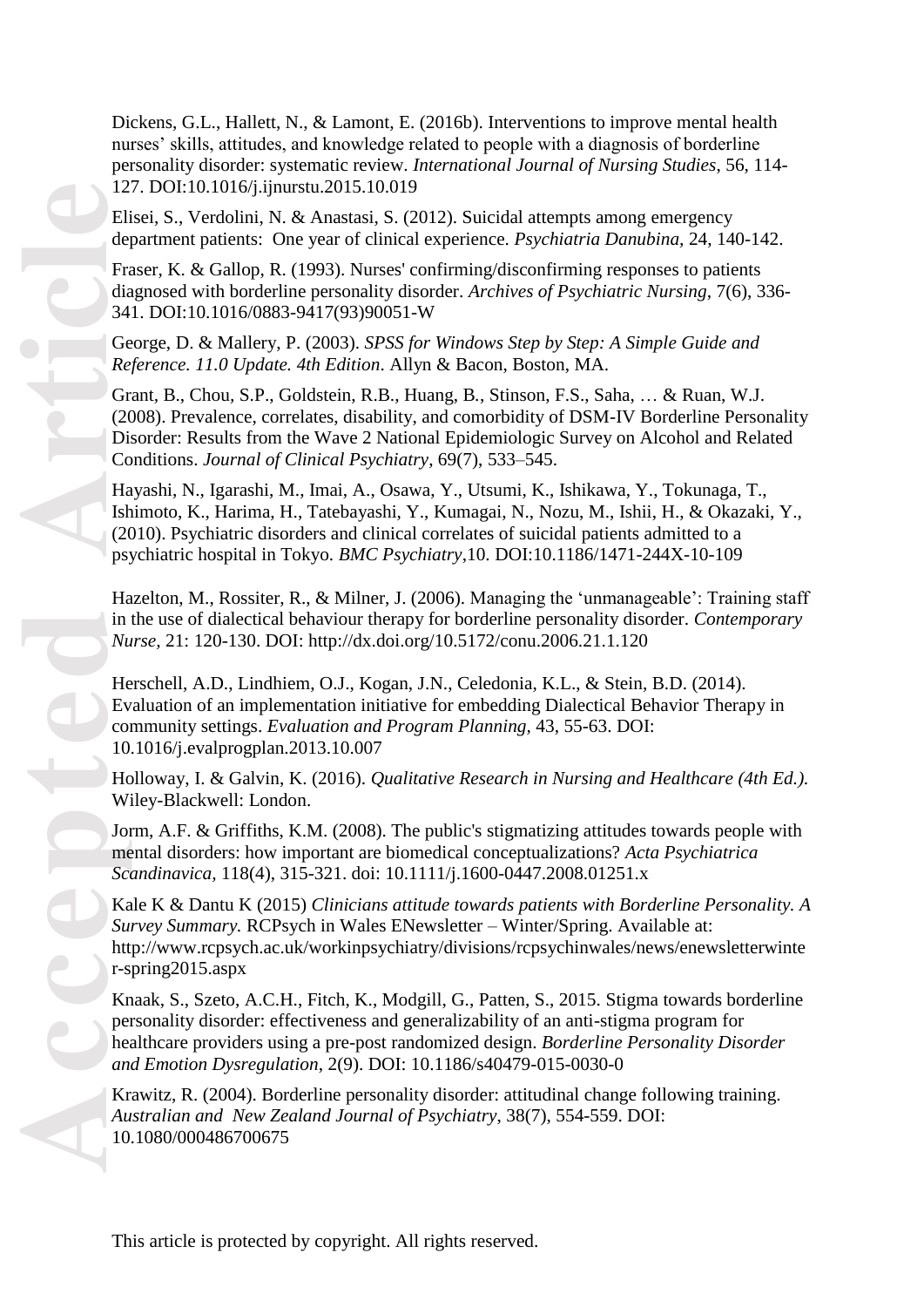Lieb, K., Zanarini, M.C., Schmahl, C., Linehan, P.M.M., & Bohus, P.M. (2004). Borderline personality disorder. *Lancet*, 364, 453-461. DOI: https://doi.org/10.1016/S0140-6736(04)16770 - 6

Linehan, M. (1993). *Cognitive-behavioral Tratment of Borderline Personality Disorder.* Guilford Press: New York, NY.

Markham, D. & Trower, P. (2003). The effects of the psychiatric label 'borderline personality disorder' on nursing staffs' perceptions and causal attributions for challenging behaviours. *British Journal of Clinical Psychology*, 42, 243 -256. DOI: 10.1348/01446650360703366

Menon, P., Chaudhari, B., Saldanha, D., Devabhaktuni, S., & Bhattacharya, L. (2016). Childhood sexual abuse in adult patients with borderline personality disorder. *Industrial Psychiatry Journal*, 25(1), 101 -106. DOI: 10.4103/0972 -6748.196046

Miller, S.A. & Davenport, N.C. (1996). Increasing staff knowledge of and improving attitudes toward patients with borderline personality disorder. *Psychiatric Services* , 47(5), 533 -535. DOI: 10.1176/ps.47.5.533

Mosquera, D., Gonzalez, A., & Leeds, A.M. (2014). Early experience, structural dissociation, and emotional dysregulation in borderline personality disorder: the role of insecure and disorganized attachment . *Borderline Personality Disorder and Emotion Dysregulation* , *1*, 15. DOI: http://doi.org/10.1186/2051-6673-1-15

National Institute for Mental Health in England. (2003). *Personality Disorder: No Longer a*  Diagnosis of Exclusion. London: NIMHE. Available at: http://personalitydisorder.org.uk/wpcontent/uploads/2015/04/PD -No -longer - a -diagnosis -of-exclusion.pdf [Accessed 20th June 2018]

Nursing and Midwifery Council (2015). *The Code: Professional Standards of Practice and Behaviour for Nurses and Midwives.* Author: London. Available at: https://www.nmc.org.uk/globalassets/sitedocuments/nmc -publications/nmc -code.pdf [Accessed 28th May 2015]

Pinfold, V., Szymczynska, P., Hamilton, S., Peacocke, R., Dean, S., Clewett, N., Manthorpe, J., & Larsen, J. (2015). Co-production in mental health research: Reflections from the People Study. Mental Health Review Journal, 20, 220 - 231. DOI: 10.1108/MHRJ-09-2015-0028

Porr, V. (2010). *Ovecoming Borderline Personality Disorder: A Family Guide for Healing and Change.* Oxford: Oxfored University Press.

Shanks, C., Pfohl, B., Blum, N., Black, D.W., 2011. Can negative attitudes toward patients with borderline personality disorder be changed? The effect of attending a STEPPS workshop. *Journal of Personality Disorders*, 25(6), 806 -812. DOI: 10.1521/pedi.2011.25.6.806

Stringer, B., Van Meijel, B., Koekkoek, B., Kerkhof, A., & Beekman, A. (2011). Collaborative care for patients with severe borderline and NOS personality disorders: A comparative multiple case study on processes and outcomes. *BMC Psychiatry*, 11, 102. DOI:10.1186/1471 -244X -11 -102

Tong, A., Sainsbury, P., & Craig, J. (2007). Consolidated criteria for reporting qualitative research (COREQ): a 32 -item checklist for interviews and focus groups. *International Journal for Quality in Health Care*, 19(6), 349 -357.

von Elm, E., Altman, D.G., Egger, M., Pocock, S.J., Gotzsche, P.C., & Vandenbroucke, J.P. (2007). The Strengthening the Reporting of Observational Studies in Epidemiology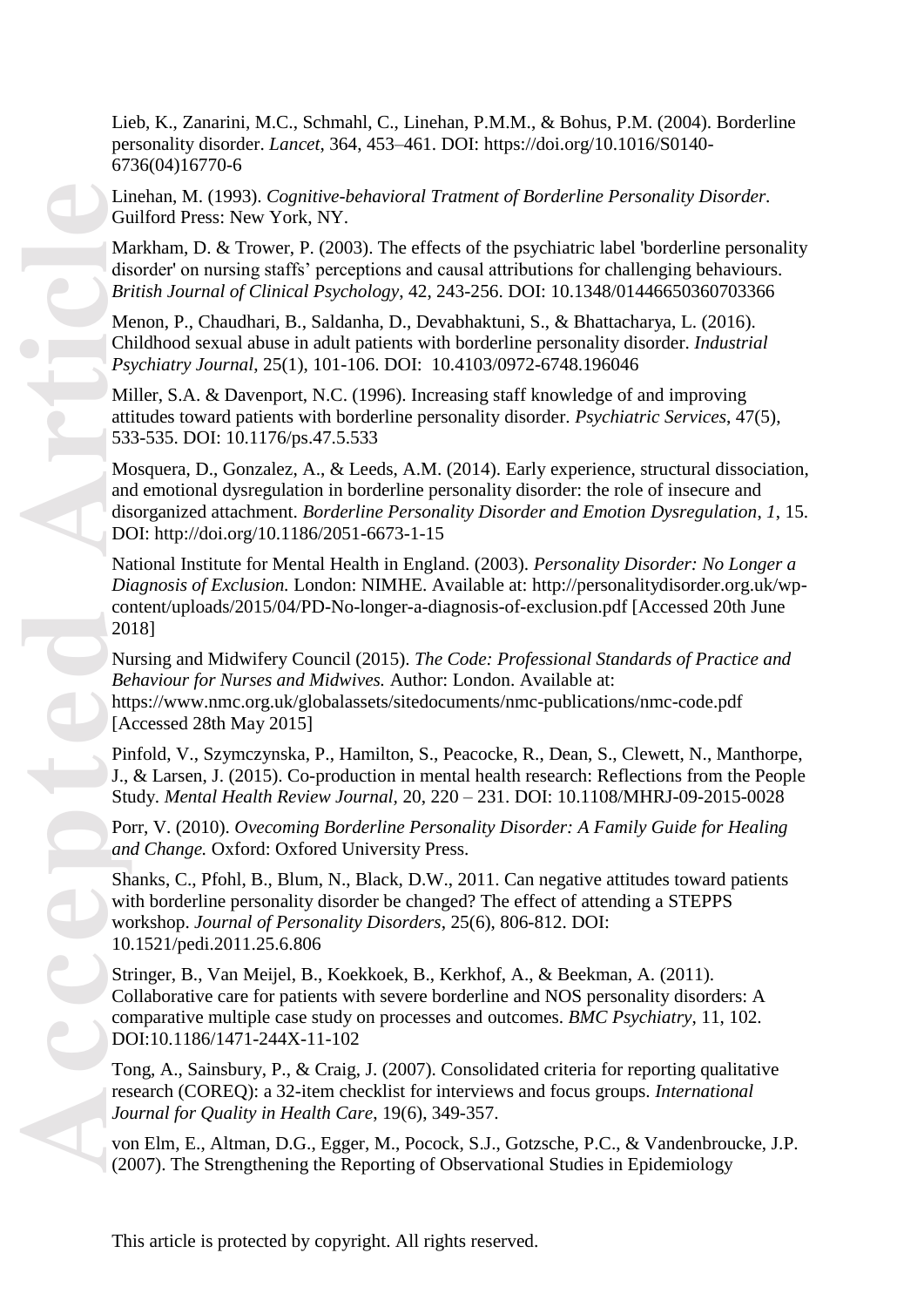(STROBE) Statement: guidelines for reporting observational studies. *BMJ*, 335(7624):806 - 808.

### **Table 1: Demographic, experience and knowledge details of participants at key study points**

|                                                                                                   | T1 and T2<br>$N=28$ | T <sub>3</sub><br>$N=16$ | <b>Focus Group</b><br>$N=11$ |
|---------------------------------------------------------------------------------------------------|---------------------|--------------------------|------------------------------|
|                                                                                                   | n(%)                | $n$ (%)                  | $n(\%)$                      |
| <b>Nursing status</b>                                                                             |                     |                          |                              |
| Registered Mental Health Nurse                                                                    | 25                  | 15                       | 10                           |
| <b>Healthcare Assistant</b>                                                                       | 3                   | $\mathbf{1}$             | $\mathbf{1}$                 |
| <b>Sex</b>                                                                                        |                     |                          |                              |
| Male                                                                                              | $\overline{7}$      | 4                        | 5                            |
| Female                                                                                            | 21                  | 12                       | 6                            |
| Age:                                                                                              |                     |                          |                              |
| <31 years                                                                                         | 9                   | 6                        |                              |
| 31-40 years                                                                                       | $\overline{2}$      | 1                        |                              |
| 41-50 years                                                                                       | 5                   | $\overline{2}$           |                              |
| 51+ years                                                                                         | 12                  | $\overline{7}$           |                              |
| Self-rated working with BPD experience                                                            |                     |                          |                              |
| 'Some'                                                                                            | $\pmb{4}$           |                          |                              |
| Moderate                                                                                          | 9                   |                          |                              |
|                                                                                                   |                     |                          |                              |
| Extensive                                                                                         | 15                  |                          |                              |
| Knowledge Questionnaire Score (max score 7)                                                       |                     |                          |                              |
| Mean (SD)                                                                                         | 4.7(1.5)            |                          |                              |
| Range                                                                                             | $1 - 7$             |                          |                              |
| Maximum score                                                                                     | 3(10.7%)            |                          |                              |
| Score > 50%                                                                                       | 24 (85.7%)          |                          |                              |
|                                                                                                   |                     |                          |                              |
| Working with people with BPD is difficult                                                         | 25 (89.3%)          |                          |                              |
| (somewhat/moderately/very)                                                                        |                     |                          |                              |
|                                                                                                   |                     |                          |                              |
| Working with this group is more difficult than                                                    | 16 (57.1%)          |                          |                              |
| working with others                                                                               |                     |                          |                              |
| T1 = Time 1 (Pre-training baseline); T2 = Time 2 (Post-training); T3 = Time 3 (4-month follow-up) |                     |                          |                              |